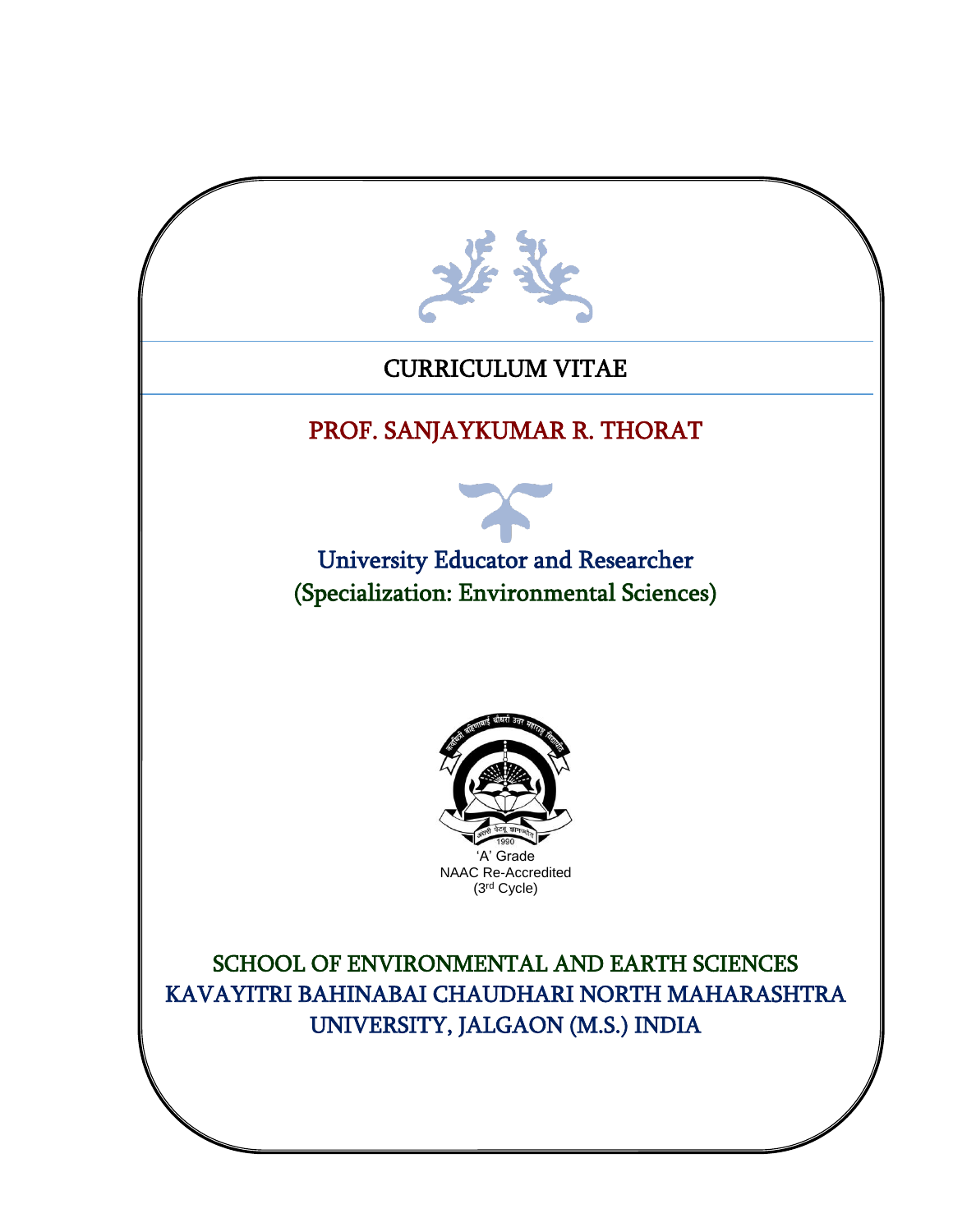## PROF. DR. SANJAYKUMAR RAMCHANDRA THORAT UNIVERSITY EDUCATOR AND RESEARCHER (Specialization: Environmental Sciences)



Over 22 years of Research and Teaching Experience

| Date of Birth & Place            | 03/08/1972 at Aurangabad (M.S.)                                                                             |  |  |  |  |  |
|----------------------------------|-------------------------------------------------------------------------------------------------------------|--|--|--|--|--|
| Nationality                      | Indian                                                                                                      |  |  |  |  |  |
| Language Known                   | Three (English, Marathi and Hindi)                                                                          |  |  |  |  |  |
| Permanent address                | Plot No. 7B Sher-ganga Housing Society, Phadsingpura Aurangabad                                             |  |  |  |  |  |
|                                  | caves road, Aurangabad - 431 001 (M.S.), India.                                                             |  |  |  |  |  |
| <b>Residential address</b>       | A-11, Staff Quarter P. O. Box 80, Umavi Nagar, Kavayitri Bahinabai                                          |  |  |  |  |  |
|                                  | Chaudhari North Maharashtra University, Jalgaon. (M.S.), India.                                             |  |  |  |  |  |
| Address for communication        | Prof. Sanjaykumar R. Thorat,                                                                                |  |  |  |  |  |
|                                  | Director                                                                                                    |  |  |  |  |  |
|                                  | School of Environmental and Earth Science, P. O. Box 80, Umavi Nagar,                                       |  |  |  |  |  |
|                                  | Kavayitri Bahinabai Chaudhari North Maharashtra University, Jalgaon.                                        |  |  |  |  |  |
|                                  | 425 001, (M.S.), India.                                                                                     |  |  |  |  |  |
| E-mail address                   | drst118@gmail.com; srthorat@nmu.ac.in                                                                       |  |  |  |  |  |
| Phone number                     | ® 0257 - 2258118                                                                                            |  |  |  |  |  |
|                                  | $(O)$ 0257 - 2257428                                                                                        |  |  |  |  |  |
|                                  | Cell: +919421636426                                                                                         |  |  |  |  |  |
| <b>Present Position</b>          | Professor and Director                                                                                      |  |  |  |  |  |
|                                  | School of Environmental and Earth Science,                                                                  |  |  |  |  |  |
|                                  | Kavayitri Bahinabai Chaudhari North Maharashtra University, Jalgaon.                                        |  |  |  |  |  |
|                                  | 425 001.                                                                                                    |  |  |  |  |  |
| EDUCATIONAL QUALIFICATIONS       |                                                                                                             |  |  |  |  |  |
| Basic educational qualification: | M.Sc., Ph. D. in Environmental Science                                                                      |  |  |  |  |  |
| <b>Training course attended</b>  | 46 <sup>th</sup> Orientation course held on May 3 <sup>rd</sup> to 30 <sup>th</sup> Academic Staff College, |  |  |  |  |  |
|                                  | Dr. B. A. M. University, and Aurangabad.                                                                    |  |  |  |  |  |
| <b>Innovative Contribution</b>   |                                                                                                             |  |  |  |  |  |
| a) Design of curriculum          | i) Worked as Committee member for designing new syllabus of UG and                                          |  |  |  |  |  |
|                                  | PG Course in Environmental Sciences.                                                                        |  |  |  |  |  |
|                                  | ii) Working as BOS member in the Environmental Sciences.                                                    |  |  |  |  |  |
|                                  |                                                                                                             |  |  |  |  |  |
| b) Preparation of resource       | : Undertaken the work for the preparation of laboratory manual                                              |  |  |  |  |  |
| materials etc.                   |                                                                                                             |  |  |  |  |  |
| c) Recipients of award or        | : Selected and appointed as Honorary member of "The Research Board                                          |  |  |  |  |  |
| certificate                      | of Advisors" of the American Biographical Institute, USA in the year                                        |  |  |  |  |  |
|                                  | 2008.                                                                                                       |  |  |  |  |  |
|                                  | : Selected as a member of IBC (International Biographical Centre)                                           |  |  |  |  |  |
|                                  | Cambridge, England in Top 100 Scientists -2010, England.                                                    |  |  |  |  |  |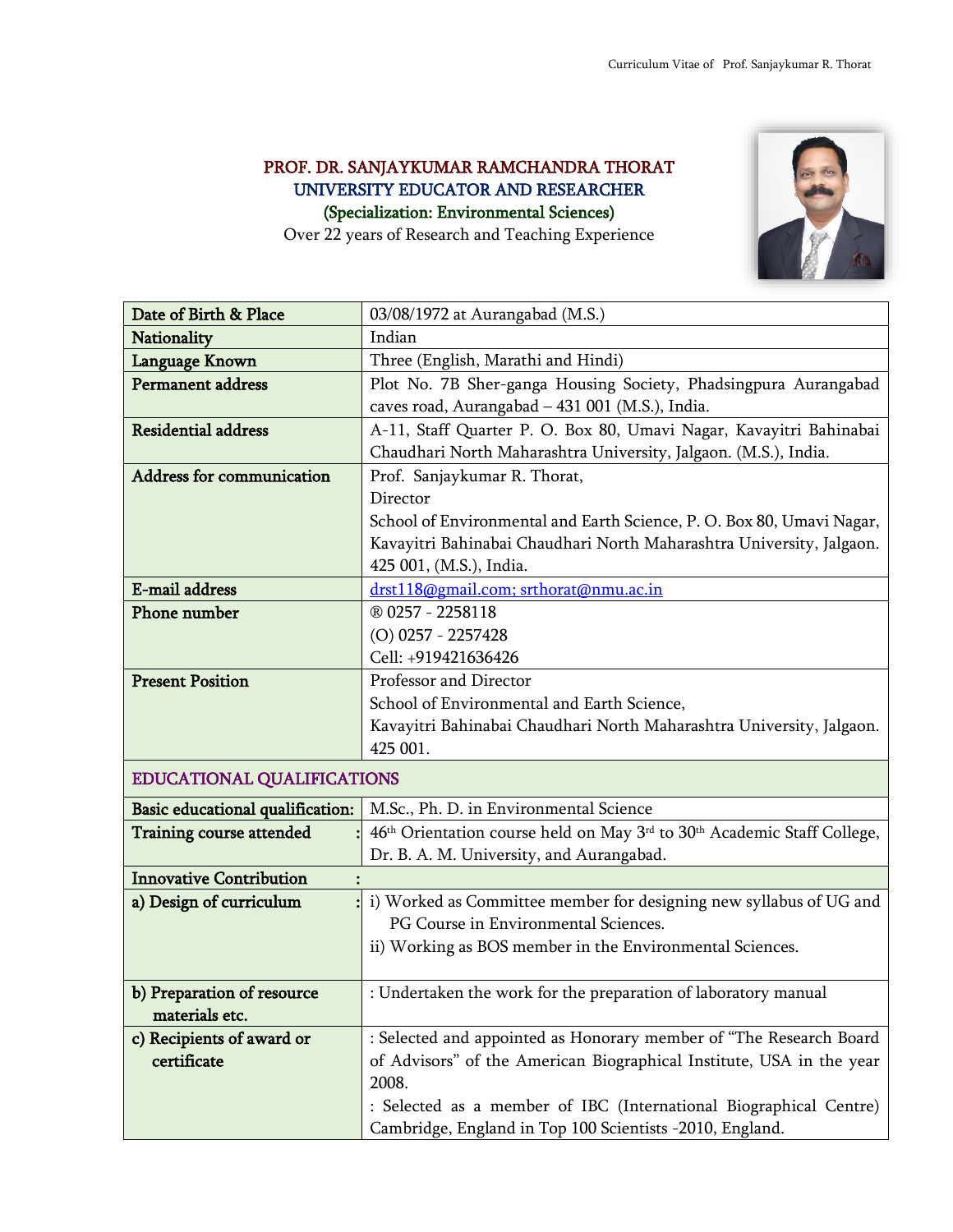|                      | Highest Research Paper Publication in the Department of<br>Environment Science Arunai International Research Foundation (AIRF)<br>Tiruvannamalai, Tamilnadu, India. faculty awards-2017.                                                                                                                                                                                                                                                                                 |  |  |  |  |  |  |
|----------------------|--------------------------------------------------------------------------------------------------------------------------------------------------------------------------------------------------------------------------------------------------------------------------------------------------------------------------------------------------------------------------------------------------------------------------------------------------------------------------|--|--|--|--|--|--|
|                      | : Awarded with prestigious Dr. APJ Abdul Kalam Lifetime Achievement<br>National Award for Remarkable Achievements in the field of teaching,<br>research and publication held at ADA Ranga mandira, Bengaluru during<br>26th January 2019.                                                                                                                                                                                                                                |  |  |  |  |  |  |
|                      | : Awarded with distinguished Faculty Award by Centre for Educational<br>and Social Development, India. "Academicians and Researchers<br>National Conclave and Awards 2019 held in Hotel Kohinoor<br>Continental Andheri, Mumbai on Sunday 23rd June 2019.<br>: Awarded with Visionary Leader Award 2020 in 2 <sup>nd</sup> National<br>Educations and Researchers Convention. Mr. Arman Shaikh C.E.S.D.<br>and O. I. G. Events and Productions, Mumbai on 14th Feb.2020. |  |  |  |  |  |  |
|                      |                                                                                                                                                                                                                                                                                                                                                                                                                                                                          |  |  |  |  |  |  |
|                      | : Received Outstanding Scientist Award in "International Scientist<br>Awards on Engineering, Science and Medicine by VDGOOD<br>Professional Association, Ooty, India held on 16th and 17th April, 2021                                                                                                                                                                                                                                                                   |  |  |  |  |  |  |
| d) Countries visited | Israel, Italy, Malaysia, Indonesia, Nepal, Dubai, and Bhutan                                                                                                                                                                                                                                                                                                                                                                                                             |  |  |  |  |  |  |

### Professional profile

- ❖ Skilled educator and excellent communicator with strong, decisive and established teaching style.
- ❖ Strong leadership, communication, student and institutional advocacy skills.
- ❖ High energy complemented by demonstrating ability to reach learners at all levels and motivate them with thrust for learning to the maximum extent possible.
- ❖ Qualified by demonstrating competencies in teaching, writing, research, community service and social relations.
- ❖ Possess adequate experience in educational administration and allied logistic to facilitate running of university courses and programs.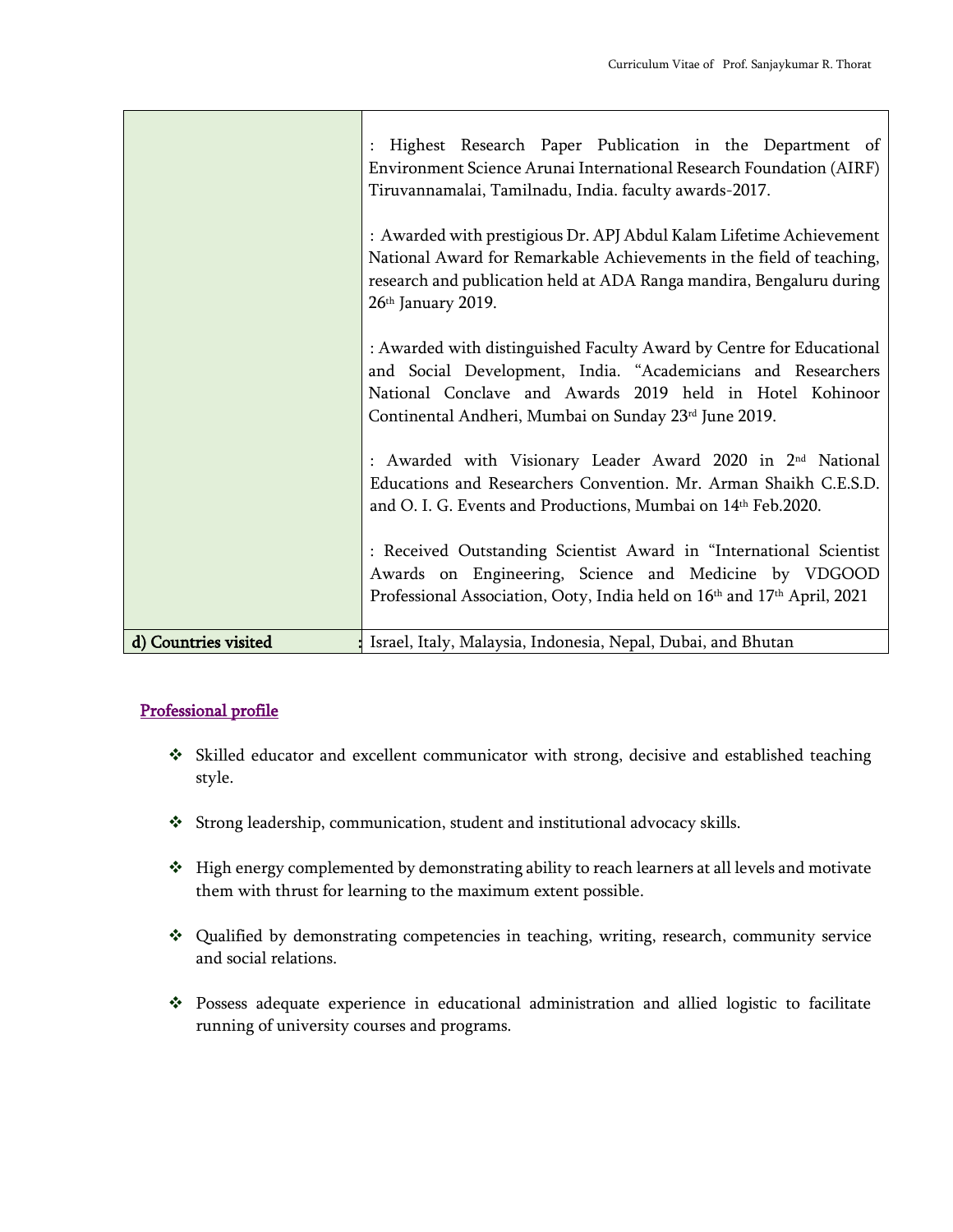#### Research profile

- ❖ Design of ETP, Ozonation, advance oxidation process electro coagulation, electro floatation and electro oxidation for water and wastewater treatment.
- ❖ Generation of energy from wastewater.
- ❖ Conversant with environmental toxicology, industrial pollution control, biodiversity and its conservation, ecology and environment with environmental policies and legislation.
- ❖ Analytical techniques for complete examination of water and wastewater.

#### Research interest

- ❖ Environmental toxicology, Biodiversity and its Conservation, Ecology and Environment and Environmental Policies and Legislation.
- ❖ Microbial fuel cells and bio-sorption.
- ❖ Wastewater treatment technology in the form of advanced oxidation process, photo catalysis and electrochemical process.
- ❖ Environmental Biotechnology, Heavy Metal Pollution.
- ❖ Environmental Pollution Control Technology and Management
- ❖ Hydrobiology and Limnology

#### Equipment Proficiency

- ❖ Atomic Absorption Spectrophotometer (Shimadzu)
- ❖ Total Organic Carbon Analyzer.
- ❖ UV-Visible spectrophotometer.
- ❖ B.E.T. Surface Area Analyzer (Micromeritics, ASAP 2020)
- ❖ ICP MS (Perkin Elmer)
- ❖ Bioreactor (Zenith)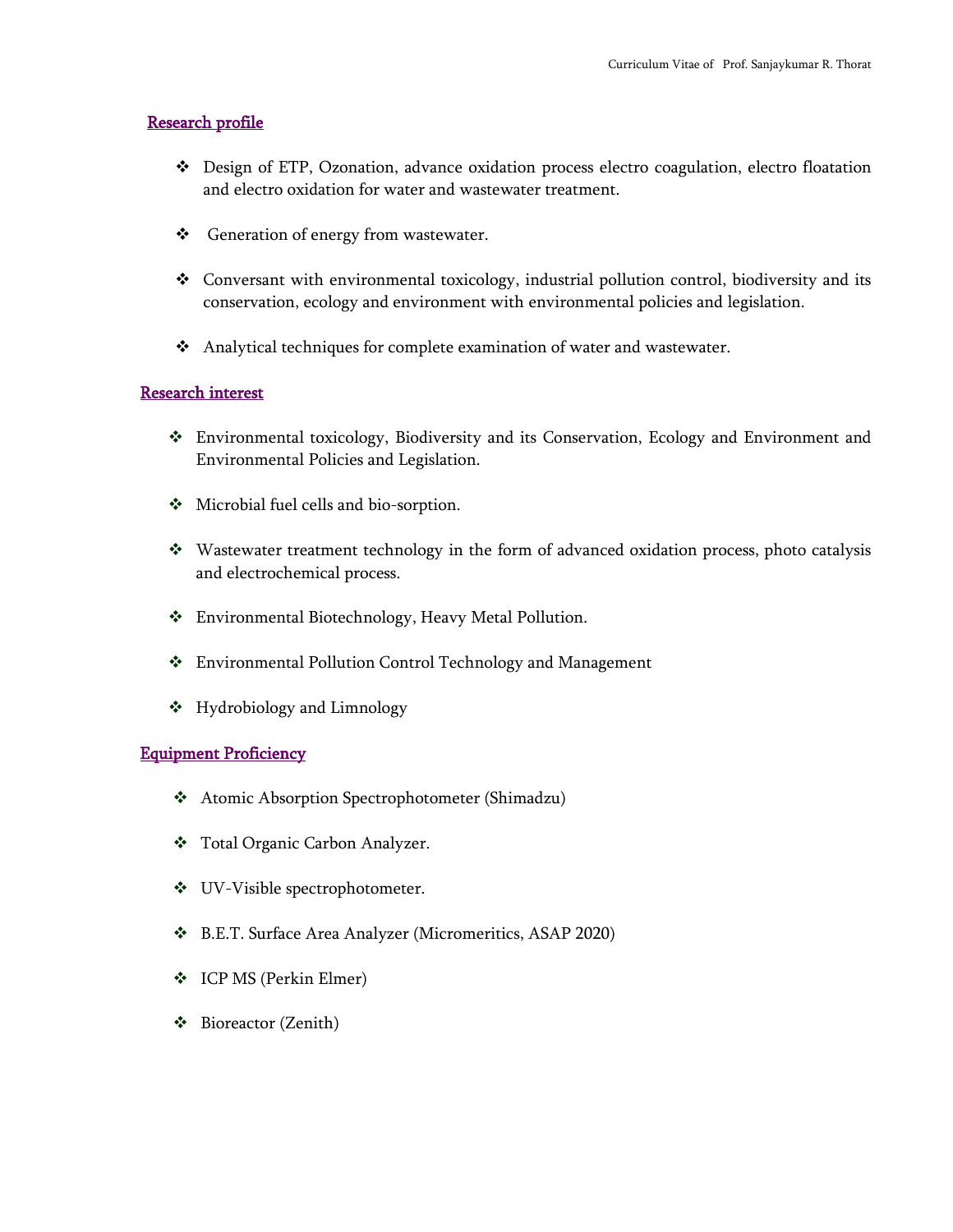| Year | Degree   | University             | Subject                       | Class |
|------|----------|------------------------|-------------------------------|-------|
| 1994 | B. Sc.   | Dr. B. A. Marathwada   | Chemistry, Botany,            |       |
|      |          | University, Aurangabad | <b>Environmental Sciences</b> |       |
| 1996 | M.Sc.    | Dr. B. A. Marathwada   | <b>Environmental Sciences</b> |       |
|      |          | University, Aurangabad |                               |       |
| 1999 | $Ph.D.*$ | Dr. B. A. Marathwada   | <b>Environmental Sciences</b> |       |
|      |          | University, Aurangabad |                               |       |

### Educational Profile

\*Title of Ph.D. Thesis: Effect of tannery effluent on freshwater fish, Channa gachua.

# Professional Experience

| Period                                | Designation              | Name of the Institution                                                  |  |  |  |
|---------------------------------------|--------------------------|--------------------------------------------------------------------------|--|--|--|
| June, 1996 to Oct, 1999               | Contributory<br>Lecturer | Dept. of Environmental Sciences, Dr. B. A. M.<br>University, Aurangabad. |  |  |  |
|                                       |                          |                                                                          |  |  |  |
| Nov.12 <sup>th</sup> , 1999 to April  | Lecturer                 | School of Environmental and Earth Sciences, North                        |  |  |  |
| $6th$ 2006                            |                          | Maharashtra University, Jalgaon                                          |  |  |  |
| April 7 <sup>th</sup> , 2006 to April | Associate                | Dept. of Environmental Science and Technology (M.                        |  |  |  |
| 6 <sup>th</sup> 2012                  | Professor and            | Tech.) School of Environmental and Earth Sciences,                       |  |  |  |
|                                       | Head                     | North Maharashtra University, Jalgaon                                    |  |  |  |
| April 7th 2012 to July 27th           | Professor and            | Dept. of Environmental Science and Technology (M.                        |  |  |  |
| 2019                                  | Head                     | Tech.) School of Environmental and Earth Sciences,                       |  |  |  |
|                                       |                          | North Maharashtra University, Jalgaon                                    |  |  |  |
| July 28th, 2019 till date             | Professor and            | School of Environmental and Earth Sciences, North                        |  |  |  |
|                                       | Director                 | Maharashtra University, Jalgaon                                          |  |  |  |

## Administrative Experience:

| Sr. No. | Description                                      | <b>Details</b>                                                                                                            |
|---------|--------------------------------------------------|---------------------------------------------------------------------------------------------------------------------------|
| 1.      | Date of Appointment as Professor                 | 07/04/2012                                                                                                                |
| 2.      | Date of Appointment as Professor<br>and Head     | 25/05/2012 for M.Tech. (Environmental<br>Engineering and Technology)<br>Total Experience: 07 years 04 months till<br>date |
| 3.      | Date of Appointment as Director<br>of the School | Director<br>Professor<br>30/07/2019 onwards till date                                                                     |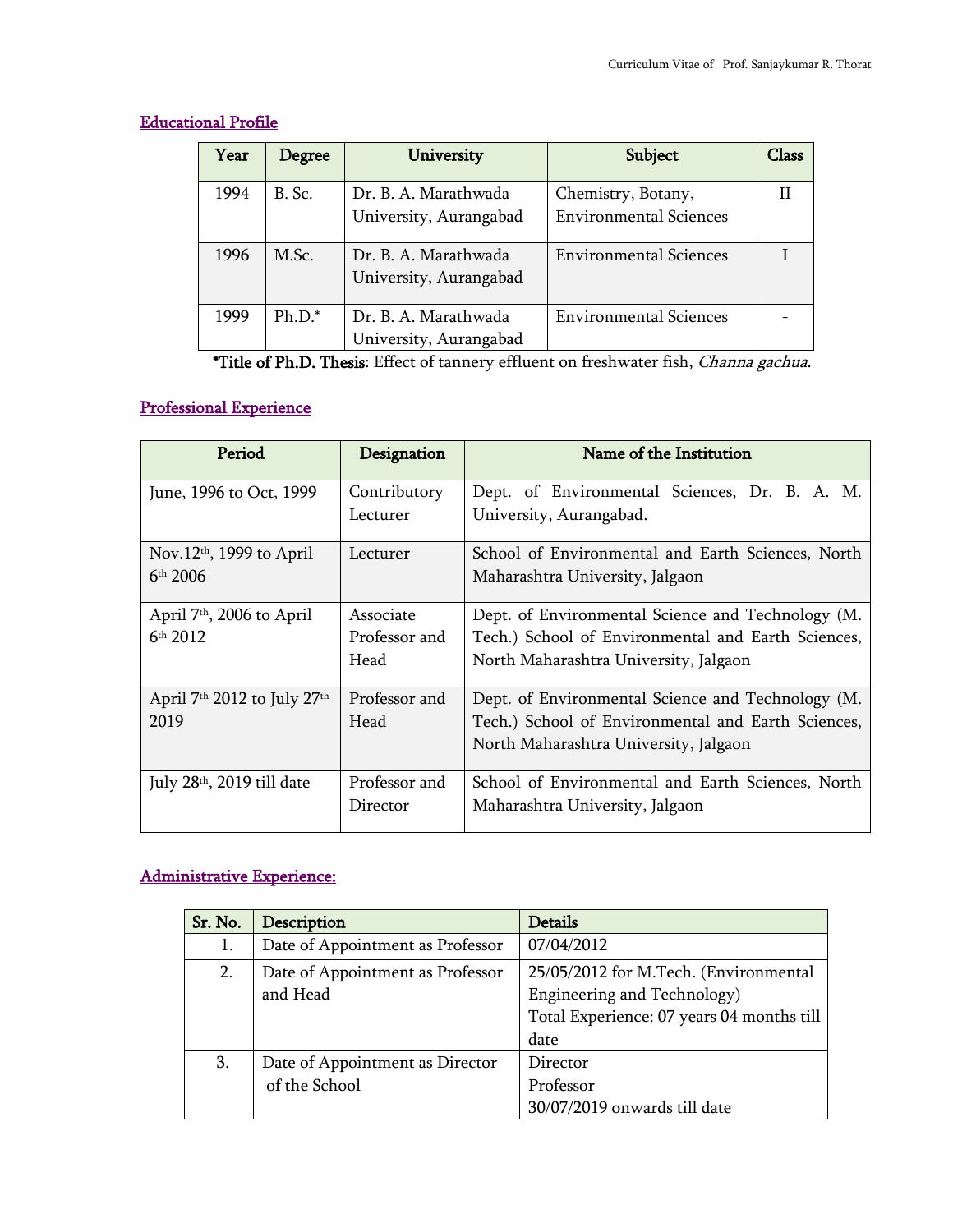#### Sr. No Year Name of the Student New Yoject Title 1. April April Mr. Mahendra A. Bhamare Effect of Fly Ash on physicochemical characteristics of soil soil 2. April 2001 Miss. Yogita M. Patil Miss. Varshrani B. Jadhav Study of soil micro flora from Banana belt 3. April 2002 Miss. Sukanya C. Patil Mr. Ratnadeep P. Patel Isolation and Identification of Lipolytic organism 4. April 2003 Miss. Sonali S. Kulkarni Miss. Bharati F. Valvi Aero fungi bacteria – An important atmospheric biopollutant at Jalgaon 5. April 2004 Mr. Kapil N. Ingale Mr. Mahendra D. Patel Bioremediation of heavy metals on Riverine ecosystem by aquatic weeds 6.  $\overrightarrow{April}$ 2004 Miss. Deepali P. Dere Miss. Manish N. Suryavanshi Miss. Shital S. Deshmukh Use of Different forms of herbs for reduction of hardness in potable water 7. April 2005 Miss. Darshana A. Hude Miss. Sonal S. Jain Study of micro flora and micro fauna of river Girna 8. April 2005 Miss. Pratibha B. Patil Miss. Shalaka Bhole A. Study of Bio-chemical changes in Plants species of river Girna 9. April 2005 Mr. Rahuli D. Sawant Mr. Kunal R. Girase Adsorption of hexavalent chromium by bamboo and Coconut shell carbon 10. April 2006 Miss. Kirti V. Chaudhari Miss. Mridula B. Ram Impact of Physico-chemical parameters on micro-fauna of river Girna 11. April 2006 Miss. Snehal P. Salunke Miss. Sharavari V. Joshi Isolation and characterization of chromium resistance bacteria from tannery effluent 12. April 2006 Mr. Varshavekumar S. Patil Mr. Vijay A. Sonawane Bioremediation of hexavalent chromium from tannery wastewater 13. March 2007 Mr. Anand C. Sonawane Mr. Yogesh D. Bafna Assessment of phytoplankton and zooplankton in relation to species diversity of river Tapi 14. March 2007 Miss. Vijaya S. Shelke Miss. Savita P. Deshmukh Impact of species diversity in river Girna 15. April 2008 Miss. Gayatri M. Bharule Miss. Ujwala V. Saidane Isolation, identification and characterization of bacteria to degrade dye from textile industrial effluent 16. April 2008 Miss. Pournima A. Pawar Miss. Anuradha V. Cahvan Comparison of the pre-dominant soil micro-flora in 3 different vegetative communities in North Maharashtra University campus 17. April 2009 Mr. Haniskhan A. Pathan Mr. Mosim K. Khatik Removal of colour from textile effluent using bacillus species. 18. April 2009 Miss. Shubhangi R. Punde Miss. Shubhangi I. Ahire Study on heavy metals present in North Maharashtra University campus, Jalgaon 19. April 2010 Mr. Deepak S. Amodkar Mr. Shahsikant B. More Toxicity evaluation of CuSO<sup>4</sup> and ZnSO<sup>4</sup> for freshwater bivalve Lamellidens Marginalis from river Tapi. 20. April 2010 Miss. Swati D. Desale Miss. Dhanashri S. Sarode Assessment of medicinal plant in North Maharashtra University campus, Jalgaon

#### M.Sc. / M. Tech (Environment) Projects guided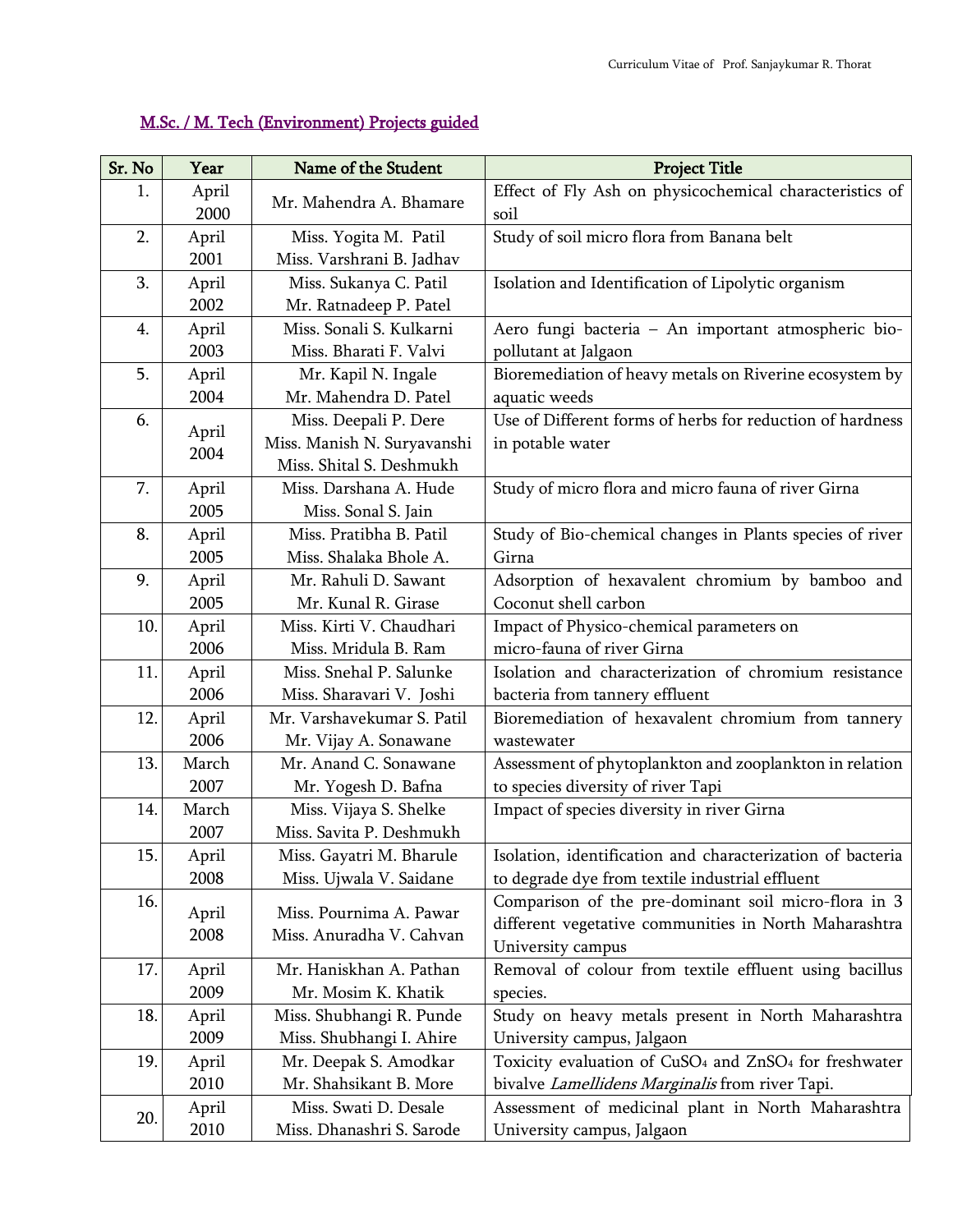| 21. | June  | Mr. Purushottam I. Thombare  | Pre-requisition of Godavari River water at Nasik thermal     |                                                     |
|-----|-------|------------------------------|--------------------------------------------------------------|-----------------------------------------------------|
|     | 2010  | (M.Tech.)                    | power station.                                               |                                                     |
|     |       | Miss. Badgujar Trupti        | Impact of Atmospheric Bio-pollutant in Bhusawal.             |                                                     |
| 22. | April | Rajendra                     |                                                              |                                                     |
|     | 2012  | Miss. Patkar Yogita Suresh   |                                                              |                                                     |
| 23. | May   | Ms. Nilam Sanjay Maske       | Effect of special fish feed prepared using potato peels on   |                                                     |
|     | 2012  | (M.Tech.)                    | freshwater fish labeo-rohita*                                |                                                     |
|     | May   | Miss. Shaikh Shabnam Yunus   | Bio-absorption of Heavy Metal with the Help of Bacterial     |                                                     |
| 24. | 2012  |                              | Species.                                                     |                                                     |
| 25. | April | Philip Naval Bhavare         | Carbon sequestered study for tree species present in         |                                                     |
|     | 2013  | Rahul Lotan Bhadane          | NMU, campus Jalgaon                                          |                                                     |
|     | May   |                              | Extraction of Eco-Friendly Textile Dye from Herbal           |                                                     |
| 26. | 2013  | Santosh V. Agarkar (M.Tech.) | Pharmaceutical Industrial Waste.                             |                                                     |
|     | May   |                              | Comparative study of the PMT and Proposed metro as           |                                                     |
| 27. | 2013  | Ketan S. Gunda (M.Tech.)     | expedient mode of transportation facility for Pune city      |                                                     |
| 28. | May   | Santosh Vinayakrao Agarkar   | Extraction of eco-friendly textile dye from herbal           |                                                     |
|     | 2013  | (M.Tech.)                    | pharmaceutical industrial waste                              |                                                     |
| 29. | May   |                              | Impact of water harvesting in Thane area                     |                                                     |
|     | 2013  | Raju Vasave (M.Tech.)        |                                                              |                                                     |
| 30. | April | Mr. Himanshu D. Baxi         | Ecological Assessment of an Urban Lake- A Case Study of      |                                                     |
|     | 2014  | (M.Tech.)                    | Gotri Lake, Vadodara, Gujrat, India.                         |                                                     |
| 31. | April | Ms. Neelam Pandita           | Study of Avifauna of North Maharashtra University            |                                                     |
|     | 2014  |                              | Campus, Jalgaon.                                             |                                                     |
| 32. | May   | Mr. Nilesh S. Mali           | Socio Economic Survey Erandol Taluka, Jalgaon District       |                                                     |
|     | 2014  |                              | of North Maharashtra Region.                                 |                                                     |
| 33. | April | Miss. Jyotsna J. Kuwar       | Impact of Agnihotra Ash on Plant Growth.                     |                                                     |
|     | 2015  | Miss. Snehal V. Chavan       |                                                              |                                                     |
| 34. | April | Mr. Vasudeo B. Jadhav        | Effects of Heavy Metals on Fenugreek and Spinach on          |                                                     |
|     | 2016  | Mr. Rakesh V. Kachave        | Plant Growth.                                                |                                                     |
|     | June  |                              | Mr. Somnath A. Raut                                          | Studies on Effectiveness of Different Waste Polymer |
| 35. | 2016  | (M.Tech.)                    | Materials in Concrete and Its Use in Repair of Pavements-    |                                                     |
|     |       |                              | A Waste Management.                                          |                                                     |
| 36. | April | Mr. Rakesh V. Markandwar     | Phytoremediation of heavy metals using Eichornia             |                                                     |
|     | 2017  | Mr. Vijay H. Junghare        | crassipes from the synthetic solution                        |                                                     |
| 37. | April | Mr. Ketan L. More            | Efficacy of sewage water on soil properties for crop yield   |                                                     |
|     | 2017  | Mr. Prashant N. Mali         |                                                              |                                                     |
| 38. | April | Mr. Javed Taher Tadvi        | Effects of Pesticides on the nodules presents in             |                                                     |
|     | 2018  | Mr. Suraj Kisan Mavchi       | leguminous plants                                            |                                                     |
| 39. | April | Mr. Shrishkumar R Patil      | Impact of landfill leachates on groundwater quality: A       |                                                     |
|     | 2018  | Mr. Nilesh D. Suryawanshi    | case study in Jalgaon                                        |                                                     |
|     | May,  | Mr. Jayesh B. Waykole        | Isotopic<br>investigation of<br>precipitation<br>Pune,<br>in |                                                     |
| 40. | 2019  | (M.Tech.)                    | Maharashtra from intra-seasonal to inter-annual time         |                                                     |
|     |       |                              | scale                                                        |                                                     |
| 41. | May,  | Mr. Nihar Dutta (M.Tech.)    | Spatial and Temporal Variation of Ambient Air Quality of     |                                                     |
|     | 2019  |                              | an Industrial Area in Siliguri town, West Bengal.            |                                                     |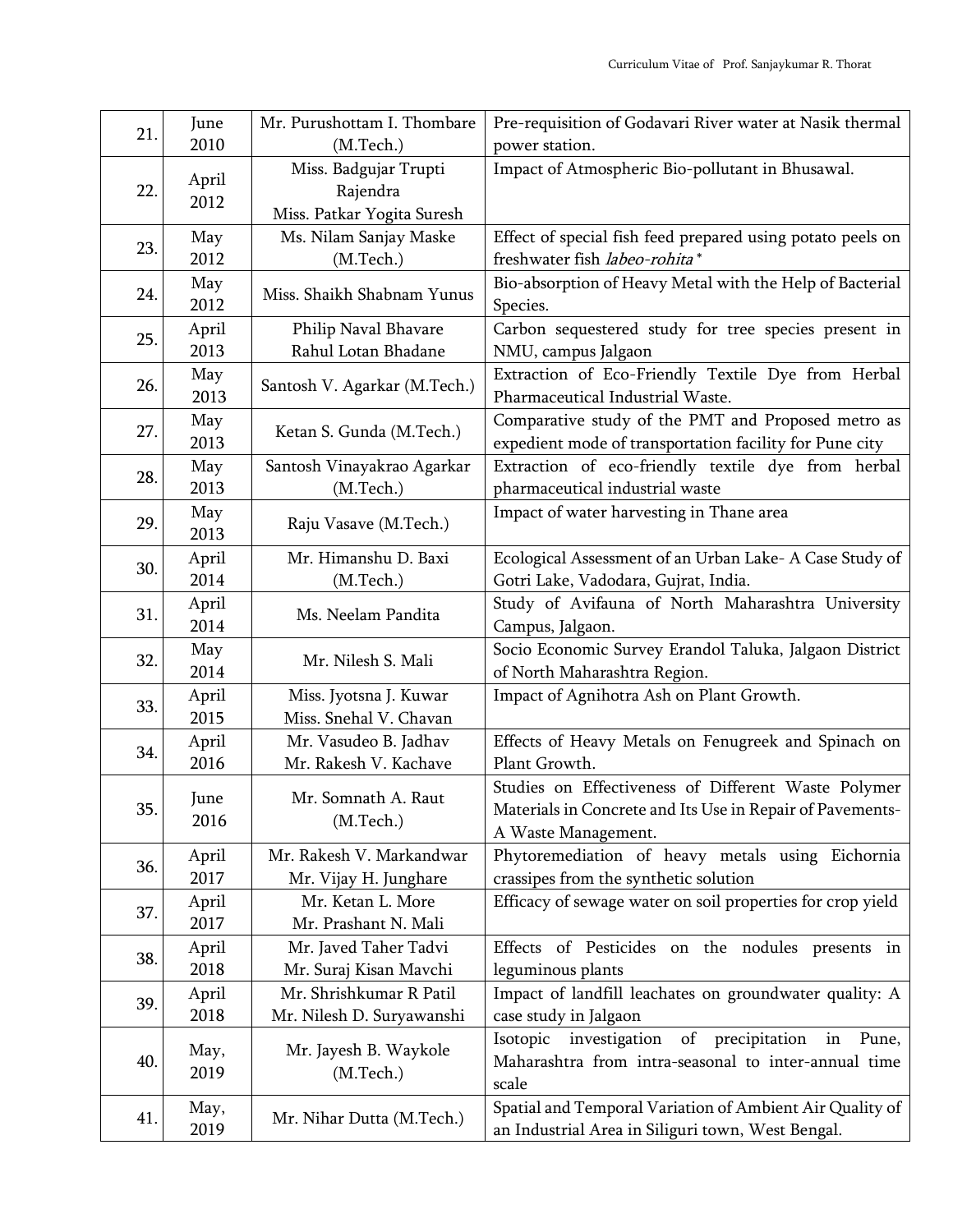| 42.                                                                        | April         | Miss. Shivade Aarti Suresh                              | Plant as a bioindicator of heavy metal accumulation in                                                                                                                                |  |  |
|----------------------------------------------------------------------------|---------------|---------------------------------------------------------|---------------------------------------------------------------------------------------------------------------------------------------------------------------------------------------|--|--|
|                                                                            | 2019          | Miss. Puja Dipak Jadhav                                 | regional vegetable species.                                                                                                                                                           |  |  |
| 43.                                                                        | April<br>2019 | Miss. Pooja Y Sonawane<br>Miss. Bhagyashri Marathe      | Bioaccumulation of heavy metals and<br>inorganic<br>pollutants from domestic wastewater by using aquatic<br>macrophytes                                                               |  |  |
| 44.                                                                        | April<br>2019 | Miss. Kaveri Ajabsing Patil<br>Miss. Mayuri S. Sonawane | Status of solid waste management in urban sector of<br>Jalgaon city in North Maharashtra Region                                                                                       |  |  |
| 45.                                                                        | May,<br>2019  | Mr. Vinayak Haregaonkar<br>(M.Tech.)                    | Feasibility study of sludge dewatering devices in Ajanta<br>Pharma Limited                                                                                                            |  |  |
| 46.                                                                        | June<br>2021  | Mr. Mahajan Sopan Tukaram<br>Patil Manoj Bhaskar        | Status of Marine Water Ecosystem; A Review.                                                                                                                                           |  |  |
| 47.<br>Patil Dhanashri Yuvraj<br>June<br>Patil Nileshwari Rajendra<br>2021 |               | Patil Jayashri Khumansing                               | Study on Reclamation and Restoration of soil in<br>Khandesh Region.                                                                                                                   |  |  |
| 48.                                                                        | June<br>2021  | Kadam Rashmi Rajdatta<br>(M. Tech.)                     | Population Density and Soil Carbon Sequestration<br>Potential of Selected Mangrove Forest at Mumbai Coast:<br>One Approach for managing Carbon dioxide Emission<br>from Urbanization. |  |  |

### Details of Ph.D. Awarded / On going

| Sr.<br>No. | Name of the Student     | Ph.D. | <b>Topic of Research</b>                                                                                                              | Date of Registration                                                                 |
|------------|-------------------------|-------|---------------------------------------------------------------------------------------------------------------------------------------|--------------------------------------------------------------------------------------|
| 1.         | Miss. S. R. Gaikwad     | Ph.D. | Studies on the species<br>diversity of riverine<br>system of north<br>Maharashtra region                                              | 20/05/2004<br>Awarded in July, 2007 Rajiv<br>Gandhi Fellowship awarded<br>in 2004-07 |
| 2.         | Mr. Pankaj P. Wani      | Ph.D. | Development of<br>technologies for the<br>treatment of industrial<br>wastewater containing<br>toxic metals: an<br>integrated approach | 21/04/2006<br>Awarded in April 2009.<br>Project fellow for major<br>research project |
| 3.         | Mr. Kapilkumar N. Ingle | Ph.D. | Strategies towards<br>mitigation of pollution<br>from tanneries                                                                       | 21/04/2006<br>Awarded in Sept. 2009<br>Awarded Japanese govt.<br>fellowship, Japan   |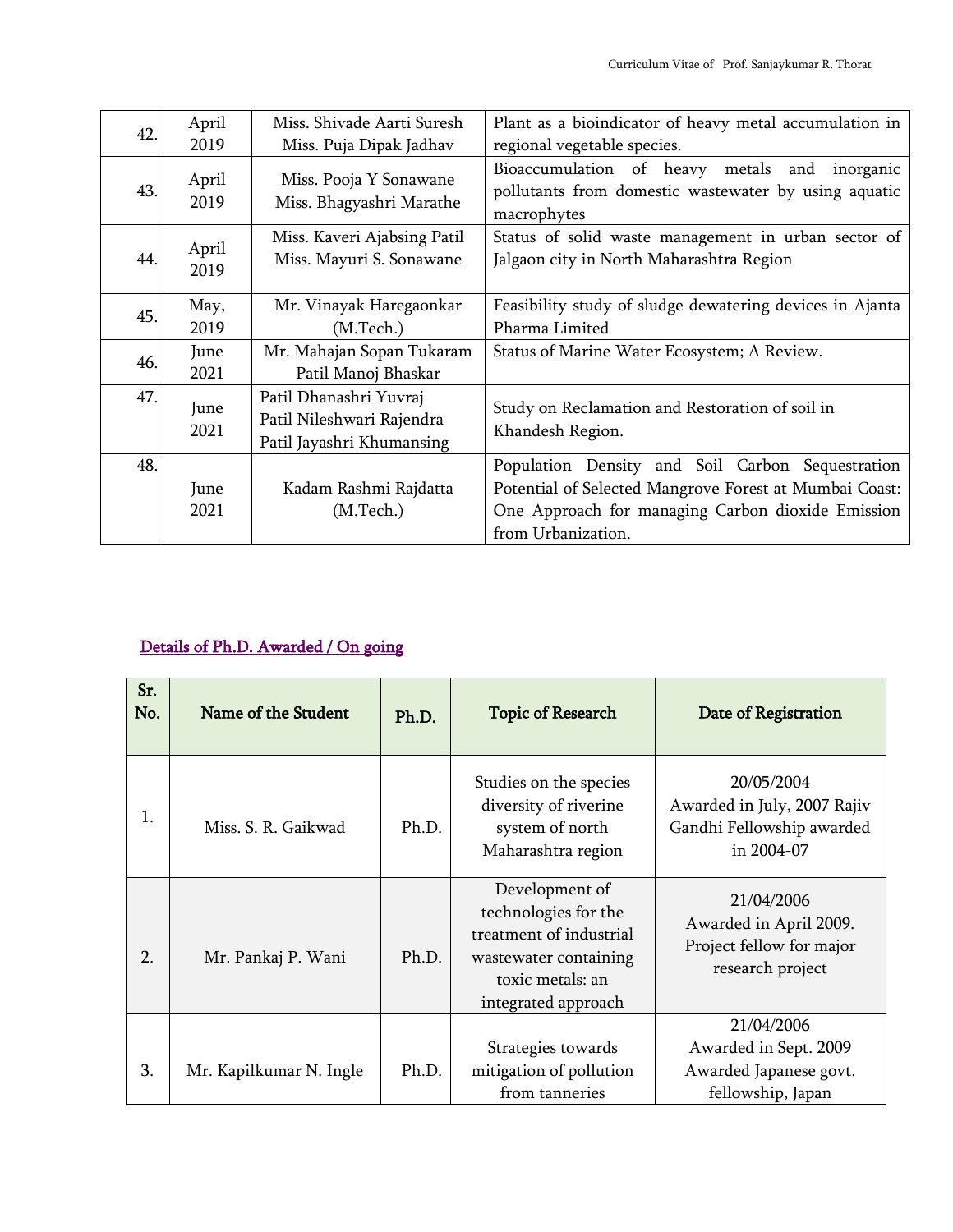| 4.  | Mr. Yogesh D. Bafna               | Ph.D.  | Remediation of soils<br>polluted by heavy metals<br>using salts of organic<br>acids and chelating agents                                              | 26/09/2007<br>Awarded in February, 2013                                                           |
|-----|-----------------------------------|--------|-------------------------------------------------------------------------------------------------------------------------------------------------------|---------------------------------------------------------------------------------------------------|
| 5.  | Mr. Ajani Mehboobali<br>Sadruddin | Ph.D.  | Family disaster risk<br>management plan: A<br>study                                                                                                   | 09/10/2010<br>Awarded on 18th Feb 2013                                                            |
| 6.  | Mr. Anand C. Sonawane             | Ph.D.  | Strategies to develop<br>microbial method for<br>decolourization of cango,<br>Procoin red in an effluent<br>treatment plant using<br>anaerobic system | 26/09/2007<br>Awarded on 27th August<br>2013.<br>Project fellow for UGC major<br>research project |
| 7.  | Mr. Mukesh N. Kulkarni            | Ph. D. | Advanced techniques for<br>combination of photo-<br>oxidation process with<br>biological treatment in<br>wastewater                                   | 22/01/2009<br>Awarded in 28th May, 2013.                                                          |
| 8.  | Miss. Aafreen E. Syed             | Ph. D. | Strategies to develop<br>biotechnological aspects<br>for capsular<br>immobilization of<br>sulphate reducing<br>bacteria in wastewater<br>treatment    | 22/01/2009<br>Awarded on 30th December<br>2013.                                                   |
| 9.  | Miss. Mridula B. Ram              | Ph.D.  | Quality assessment of<br>river waghur with<br>reference to flora and<br>fauna                                                                         | 23/01/2007<br>Awarded on 28th Jan. 2014.<br>Rajiv Gandhi Fellowship<br>awarded in 2004-07         |
| 10. | Mr. Sheejan Thomas                | Ph.D.  | Pollution Status of River<br>Waghur and Tapi: A<br>Comparative Study of<br>North Maharashtra<br>Region.                                               | 05/07/2011<br>Awarded on 19th Feb. 2017                                                           |
| 11. | Mr. Harshad Kakade                | Ph.D.  | Impact of Sewage on Soil-<br>Plant Health in Raver<br>Area of North<br>Maharashtra Region                                                             | 06/05/2013<br>Rajiv Gandhi Fellowship<br>awarded in 2013<br>Awarded 18th Nov. 2019.               |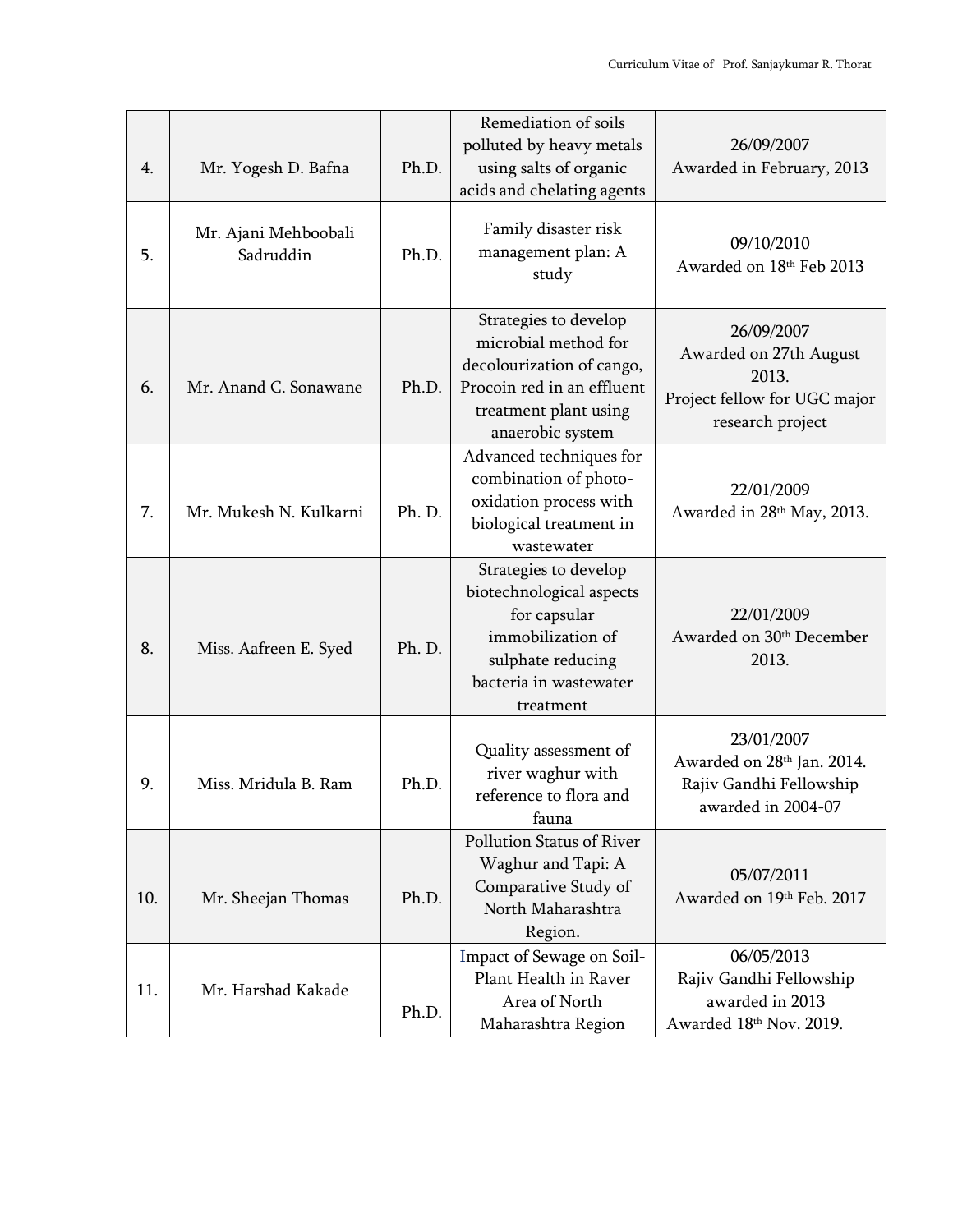| 12. | Mr. Ganpat B. More                                                            |                                                                                                                                                                 | Strategies to develop<br>techniques for<br>combination of textile<br>wastewater treatment<br>using submerged<br>membrane bioreactor                                         | 09/02/2015<br>Raisoni Fellowship<br>Project fellow<br>Awarded on 08th Feb. 2021 |
|-----|-------------------------------------------------------------------------------|-----------------------------------------------------------------------------------------------------------------------------------------------------------------|-----------------------------------------------------------------------------------------------------------------------------------------------------------------------------|---------------------------------------------------------------------------------|
| 13. | Mr. Shridhar K. Jadhav                                                        | Ph.D.                                                                                                                                                           | Competitive adsorption of<br>hexavalent chromium<br>and leather dyes from<br>tannery effluent using<br>biochar derived from<br>plant residue: A cost<br>effective technique | 21/05/2018<br><b>BARTI</b> Fellowship<br>Work is in progress                    |
| 14  | Granular Sludge<br>Ph.D.<br>Ms. Rakshanda M. Ingale<br>the Textile Industrial |                                                                                                                                                                 | Development of Aerobic<br>Membrane Bioreactor for<br><b>Effluent Treatment</b>                                                                                              | 02/11/2020<br>Work is in progress                                               |
| 15  | Mr. Sachin R. Bagul                                                           | To Develop a<br>Technology for<br>Pollutants Removal by<br>Microbial Fuel Cell<br>Ph.D.<br>System; An Approach<br>for Distillery<br><b>Wastewater Treatment</b> |                                                                                                                                                                             | 02/11/2020<br>Work is in progress                                               |
| 16  | Mr. Vijay Ramesh Rakte                                                        | Ph.D.                                                                                                                                                           | A Study on Viable<br>Alternatives of<br><b>Wastewater Treatment</b><br>for Small Cities Using<br>Carbonaceous<br>Nanoparticles                                              | 02/11/2020<br>Work is in progress                                               |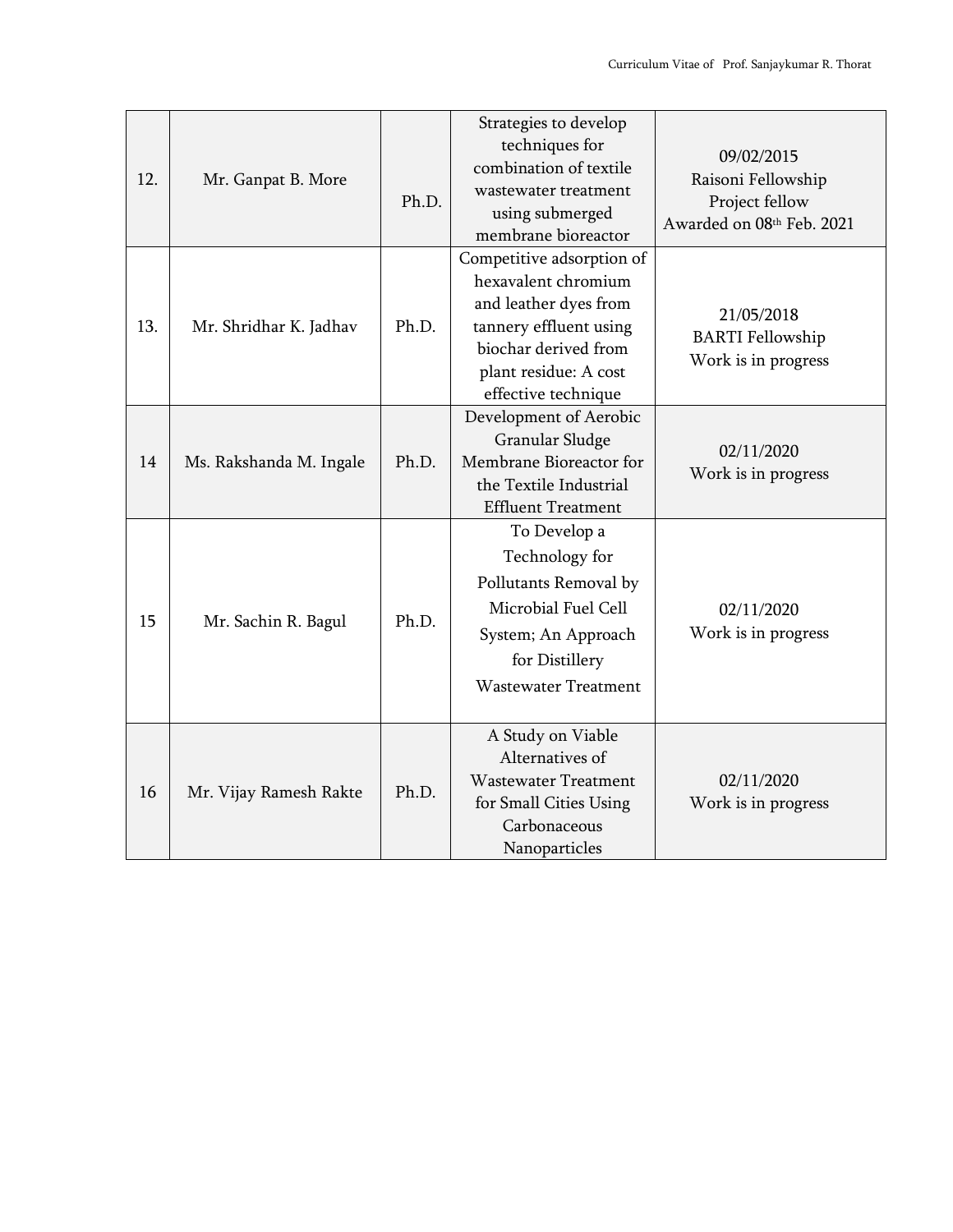| Sr.<br>No. | <b>Project Title</b>                                                                                                         | Funding                                                  | Amount              | PI / CI                   | Duration                                                                                |
|------------|------------------------------------------------------------------------------------------------------------------------------|----------------------------------------------------------|---------------------|---------------------------|-----------------------------------------------------------------------------------------|
|            |                                                                                                                              | agency                                                   | Rs.                 |                           |                                                                                         |
| 1.         | Heavy Metal Uptake and<br>Tolerance by Medicago<br>Sativa                                                                    | UGC scheme of<br>Unassigned<br>Grant                     | $12,000/-$          | Principle<br>Investigator | Two Years<br>Completed                                                                  |
| 2.         | <b>Environmental Awareness</b><br>for Sustainable<br>development                                                             | Ministry of<br>Environment<br>and forests,<br>New Delhi. | $5000/-$            | Co-ordinator              | Envi. Rally was<br>organized for<br>2days at various<br>schools (2002-<br>03) Completed |
| 3.         | Rainwater Harvesting in<br>Rural/urban Areas                                                                                 | Ministry of<br>Environment<br>and forests,<br>New Delhi. | 7200/-              | Co-ordinator              | Exhibition /<br>Competition<br>and<br>Demonstration<br>$(2003-04)$<br>Completed         |
| 4.         | Domestic wastewater for<br>Productive Use. Under<br>theme water $-$ elixir of<br>Life.                                       | Ministry of<br>Environment<br>and forests,<br>New Delhi. | 7000/-              | Co-ordinator              | Exhibition /<br>Competition<br>and<br>Demonstration<br>$(2004-05)$<br>Completed         |
| 5.         | Development of In-situ,<br>Ex-situ Bioremediation of<br>hexavalent chromium from<br>tannery waste, soil and<br>ground water. | U.G.C., New<br>Delhi                                     | 5,80,600/-<br>Lakhs | Principal<br>Investigator | Completed                                                                               |
| 6.         | Wealth from waste in<br>rural/<br>urban areas                                                                                | Ministry of<br>Environment<br>and forests.,<br>New Delhi | $8200/-$            | Co-ordinator              | Exhibition /<br>Competition<br>and<br>Demonstration<br>$(2005-06)$<br>Completed         |
| 7.         |                                                                                                                              | Ministry of<br>Environment                               | $5000/-$            | Co-ordinator              | Exhibition /<br>Competition                                                             |

## Number of projects awarded by various funding agencies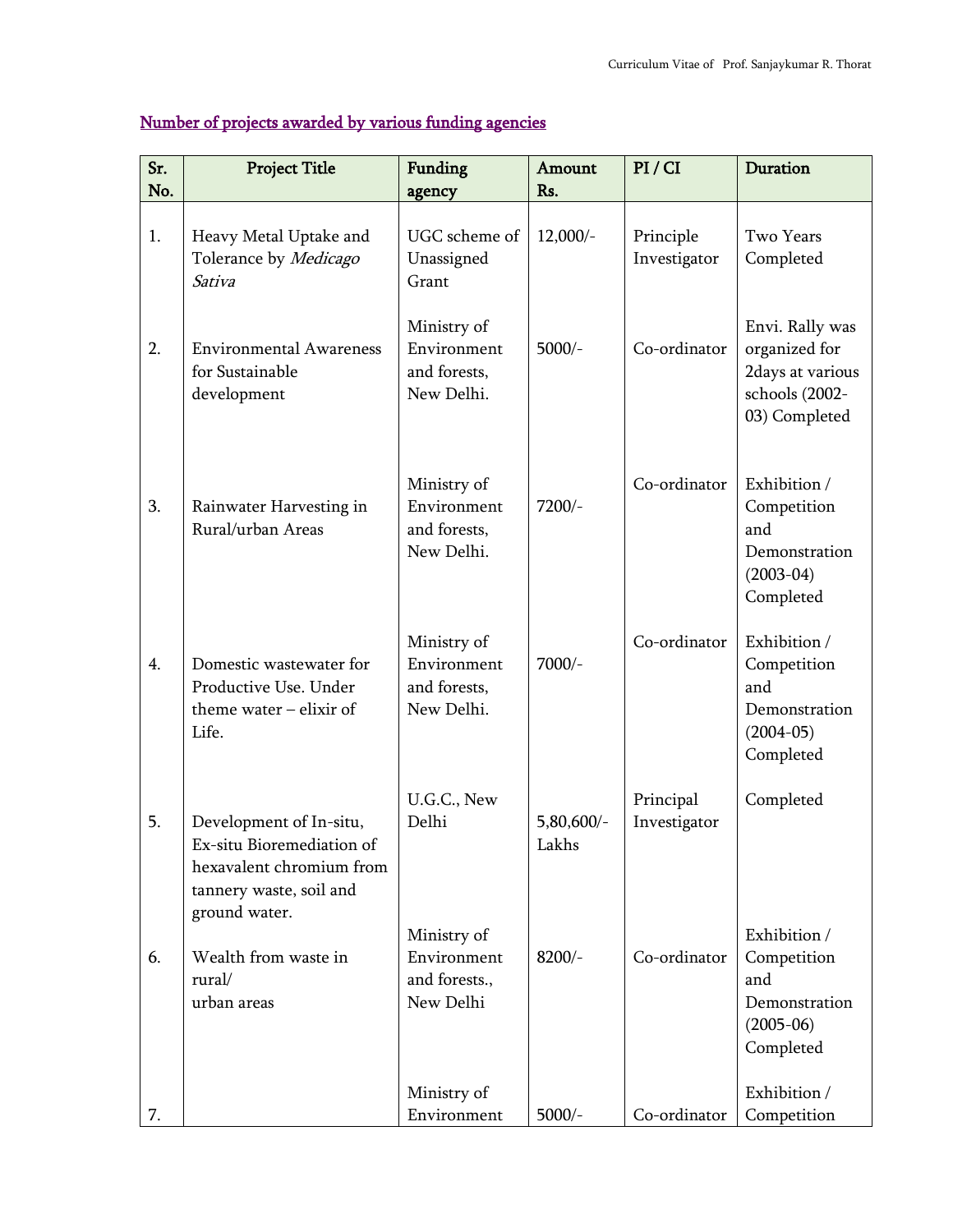|     | Household waste and                                                                                                                                                                                       | and forests.,                                   |                       |                           | and                                                              |
|-----|-----------------------------------------------------------------------------------------------------------------------------------------------------------------------------------------------------------|-------------------------------------------------|-----------------------|---------------------------|------------------------------------------------------------------|
|     | composting under solid                                                                                                                                                                                    | New Delhi                                       |                       |                           | Demonstration                                                    |
|     | waste management                                                                                                                                                                                          |                                                 |                       |                           | $(2006 - 07)$                                                    |
|     |                                                                                                                                                                                                           |                                                 |                       |                           | Completed                                                        |
| 8.  | of<br>Coupling<br>photo-<br>oxidation<br>with<br>process<br>biological<br>in<br>treatment<br>textile<br>and<br>tannery<br>industrial wastewater:<br>$\mathsf{A}$<br>catalytic and technological           | UGC, New<br>Delhi                               | 09,19,300/<br>- lakhs | Principal<br>Investigator | 01/01/2010 to<br>31/01/2012<br>$(03 \text{ years})$<br>Completed |
| 9.  | aspect.<br>Environmental<br><b>Status</b><br>Report of Jalgaon city 2008-<br>09                                                                                                                           | Jalgaon<br>Municipal<br>Corporation,<br>Jalgaon | 04,95,000/            | Principal<br>Investigator | Completed                                                        |
| 10. | Developing<br>microbial<br>$\mathbf a$<br>source tracking data base to<br>determine host origin in<br>Non-point<br>of<br>source<br>Waghur<br>watershed<br>in<br>Jalgaon<br>district<br>of<br>Maharashtra. | <b>DST SERB</b>                                 | 05,50,000/<br>- lakhs | Principal<br>Investigator | Ongoing for 2<br>years 2016-18                                   |

## Number of Books

| Sr.            | Title of the Book                | Author                 | Publication               |
|----------------|----------------------------------|------------------------|---------------------------|
| No.            |                                  |                        |                           |
|                | <b>Environmental Studies</b>     | S.T. Ingle and S. R.   | Prashant Publications,    |
|                |                                  | Thorat                 | Pune                      |
| $\overline{2}$ | Paryavaran for S.Y.J.C.          | S. R. Thorat           | Himalaya Publications,    |
|                |                                  |                        | New Delhi                 |
| 3              | A Text book on Basic concepts in | S. R. Thorat and T. P. | Sattyalaksha Publication, |
|                | <b>Environmental Sciences</b>    | Chavan                 | Aurangabad                |
| 4              | Industrial Safety, Health and    | S. R. Thorat and K. P. | Sattyalaksha Publication, |
|                | Environment                      | Dandge                 | Aurangabad.               |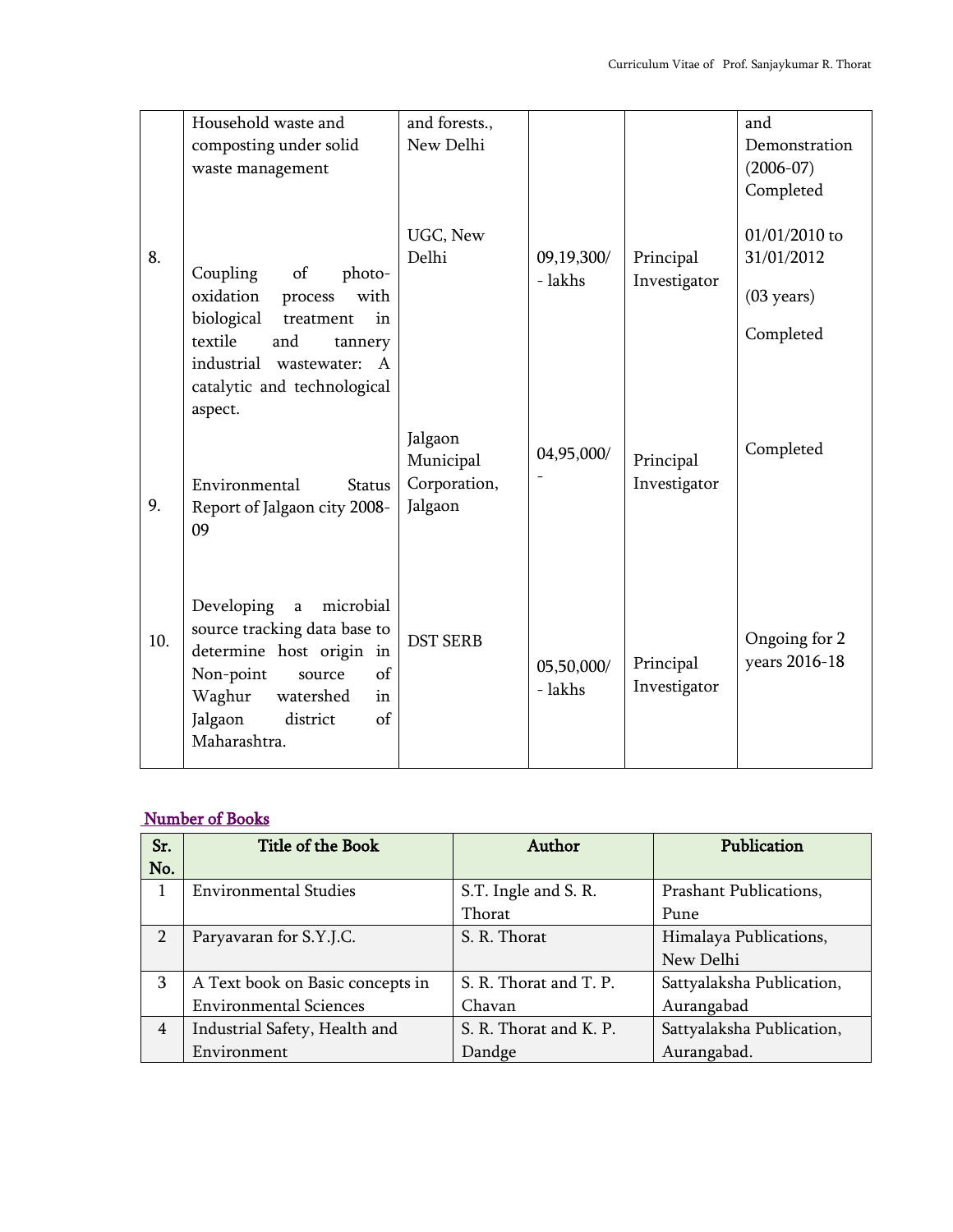#### Particulars of current research work at present level

- ❖ Presently we are working on coupling of photo-oxidation process with biological Treatment in textile and tannery industrial waste water: A catalytic and technological aspect.
- ❖ The investigation of photolysis as an environmental application is a reality novel subject with tremendous potential in near future.
- ❖ We are mainly concentrating on Bio-sensor for the treatment of tannery and textile waste water. The wastewater is highly contaminated with organic and in organic matter.
- ❖ The end-of-pipe treated using two alternatives namely, the first treatment alternative chemical coagulation using ferric chloride aided with lime, followed by photo-catalytic oxidation.
- ❖ The second treatment alternatives are direct via heterogeneous photo-catalytic oxidation using titanium dioxide /ultra violet and hydrogen peroxide.
- ❖ We are trying to asses optimum operating conditions required for photo-catalytic oxidation such as contact time, doses of hydrogen peroxide and titanium dioxide to the tannery and textile waste water. The aim is to prepared bio-sensor for these wastewater treatment plants.
- ❖ Presently I am working on bioremediation technology in wastewater treatment for various industrial sectors. Planning to develop technology and go for patent.
- ❖ To generate new innovative ideas and utilize skills in our student so that while enters in industrial sector they can utilized their skills for industrial development and to reduce pollution load.
- ❖ Various projects will be incorporated by MOU with industries, Pollution Control Board, Ministry of Environment and Forests, New Delhi and various funding agencies.
- ❖ Some consultancy services to Municipal Co-operation of Aurangabad and nearby co-operations in the form of Environmental Status Report, Air and Water analysis, etc. will be carried out.
- ❖ As I am working on Industrial pollution control, Environmental legislation with Ecology and Environment these courses will be handle with outcome by placement of our students in various industries and in Pollution Control Board in India and Abroad.

#### **Strategic Planning**

- ❖ Defining operational plans for ensuring smooth running of the department.
- ❖ Spearheading curriculum planning, professional development and implementation of educational programs.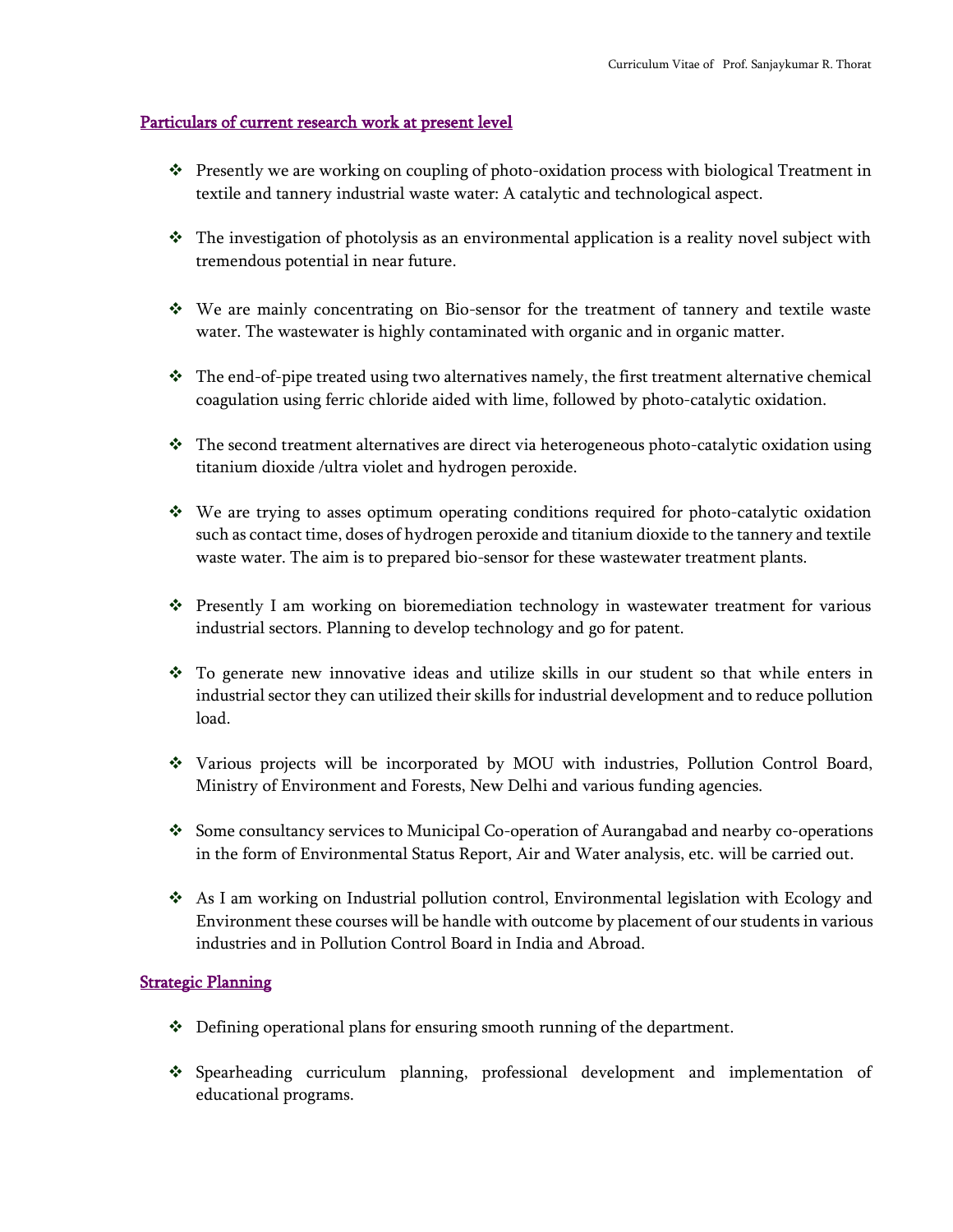- ❖ Following university policies regarding budgetary process and procedures for the expenditure of campus-based budget, equipment, an infrastructural budget.
- ❖ Reviewing preset educational goals, objectives and classroom instructional programs, establishing academic and other performance objectives.

#### General Administration

- ❖ Innovating or redeveloping prevailing mechanisms and norms.
- ❖ Maintaining and handling day to day correspondence.
- ❖ Mentoring and counseling students and staff members.
- ❖ Work as Incharge Director of School of Environmental and Earth Sciences, Kavayitri Bahinabai Chaudhari North Maharashtra University, Jalgaon during 16<sup>th</sup> November 2018 to 10<sup>th</sup> December, 2018.

#### **Teaching**

- ❖ Assessing student's work for internally assessed components of qualifications.
- ❖ Coordinating with faculty members for altering prevailing courses/ curriculum/ syllabus based on requirements.
- ❖ Teaching and tutoring as per academic curriculum to students and organizing inter-house activities.
- ❖ Recognizing, respecting and nourishing creative potential of each student.
- ❖ Setting and marking assignments and tests.
- ❖ Maintain records and writing reports on students.
- ❖ Involved in the redesigning syllabus as per norms and requirements of the students.

#### Course-Work

- ❖ Environment and Ecology.
- ❖ Water pollution.
- ❖ Industrial pollution and waste management.
- ❖ Environmental policies and legislation.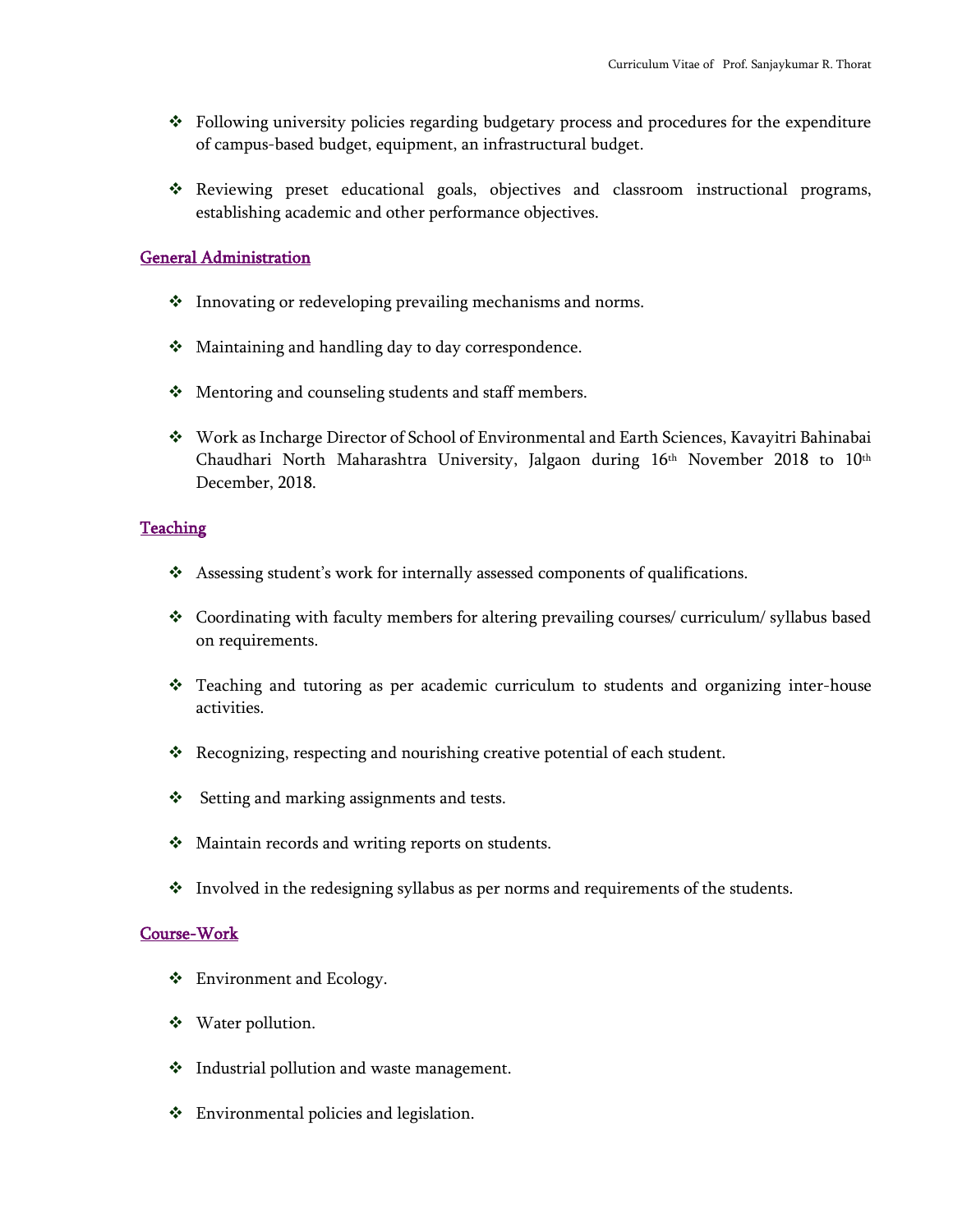#### Additional Assignments

- ❖ Member of M.P.S.C., examination panel, Mumbai, MS, India
- ❖ Member, Faculty of Science, North Maharashtra University, Jalgaon.
- ❖ MOU has been signed between Kumamoto University, Japan (Medical division and water pollution Lab. of School of Environmental Sciences, North Maharashtra University, Jalgaon.
- ❖ Member, Ad-hoc board of studies, BOS Envi. Sciences, North Maharashtra University, Jalgaon.
- ❖ Chairman, B. Sc. Environmental Science North Maharashtra University, Jalgaon.
- ❖ Chairman, B. A., B. Com., B. Sc. and Engineering faculty for compulsory Environmental Science, North Maharashtra University, and Jalgaon. (2009-2017)
- ❖ Referee for International Dove Press Journal of Environmental Sciences, New Zealand.
- ❖ Referee for International ANU Journal of Natural Sciences, published by Dept. of Zoology and Aqua culture, Acharya Nagarjuna University, Nagarjuna Nagar, Guntur, (A. P.), India.
- ❖ Referee for International Journal of Modern Biotechnology, Published by Dr. A. G. Ingle, Head, Dept. of Biotechnology, School of Life Sciences, North Maharashtra University, Jalgaon (MS), India.
- ❖ Referee for Journal of Biotechnology and Bioinformatics, Published by Dr. A. G. Ingle, Head, Dept. of Biotechnology, School of Life Sciences, North Maharashtra University, Jalgaon (MS), India.
- ❖ Examiner in SRTM : University, Nanded Worked as examiner for M.Sc. Environmental Science and examiner for M. Phil. Course in Zoology (Spl. Environmental Biology)
- ❖ Contributed in some society serving programs for creating awareness and development of scientific temper.

#### External Examiner

- ❖ In other University Worked as external examiner for M Sc. Course at
	- Dr. B.A.M. University, Aurangabad,
	- S.R.T.M. University, Nanded.
	- Sant Gadge Baba Amravati University, Amravati.
	- R.S.T.M. Nagpur University, Nagpur.
	- Mumbai University, Mumbai.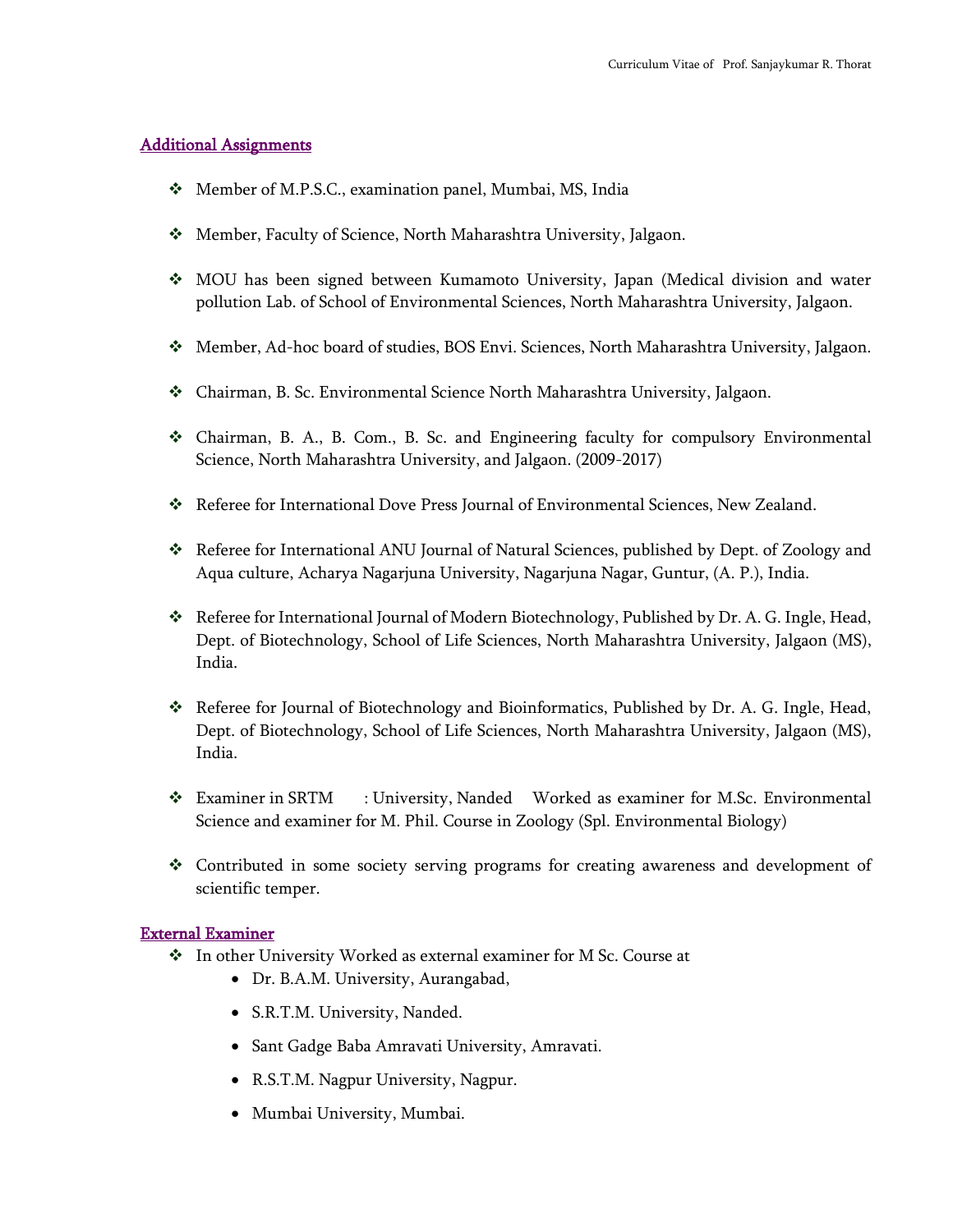- Shivaji University, Kolhapur.
- Solapur University, Solapur.
- Savitribai Phule University of Pune, Pune.
- ❖ Co-ordinator for M.Sc. Environmental Sciences, M. Tech. Environmental and M.Sc. Applied Geology Working as Co-ordinator of M.Sc. Environmental Sciences, M. Tech. Environmental and M.Sc. Applied Geology from 2008-2015.
- ❖ Academic coordinator for M.Sc. Environmental Sciences, M. Tech. Environmental Science and Technology, M.Sc. Applied Geology from 2016-2018.
- ❖ Admission committee coordinator for M.Sc. Environmental Sciences, M. Tech. Environmental Science and Technology, M.Sc. Applied Geology from 2018 till date.

#### Other Examination

- ❖ Worked at Jalgaon Worked as senior supervisor & Director for CAP of different examination.
- ❖ Presently working as Co-ordinator of academic committee for M. Sc. (Environment), M. Sc. (Applied Geology) and M. Tech (Environment).
- ❖ Examiner in NMU, Jalgaon from Nov. 1999 onwards: Worked as examiner for M.Sc. Environmental Science at North Maharashtra University, Jalgaon.

#### Doctoral thesis evaluator

- ❖ Thesis of various Universities has been evaluated for the award of Doctoral degree.
	- Acharya Nagarjuna University, Nagarjuna Nagar, Guntur (A.P.)
	- S. P. University of Pune.
	- S. R. T. Marathwada University, Nanded.
	- R. T. M. Nagpur University, Nagpur.
	- Hemchandracharya North Gujrat University, Patan (Gujarat)
	- Y. C. M. O. University, Nashik.
	- Tiruvalluvar University, Tamil Nadu.
	- Dr. B. A. M. University., Aurangabad.
	- J. N. University, New Delhi.
	- Doon University, Dehradun.
	- Kuvempu University, Shimoga, Karnataka.
	- Manonmanium Sundaranar University, Tirunelveli (T.N.)
	- Sardar Patel University, Vallabh Vidyanagar, Gujrat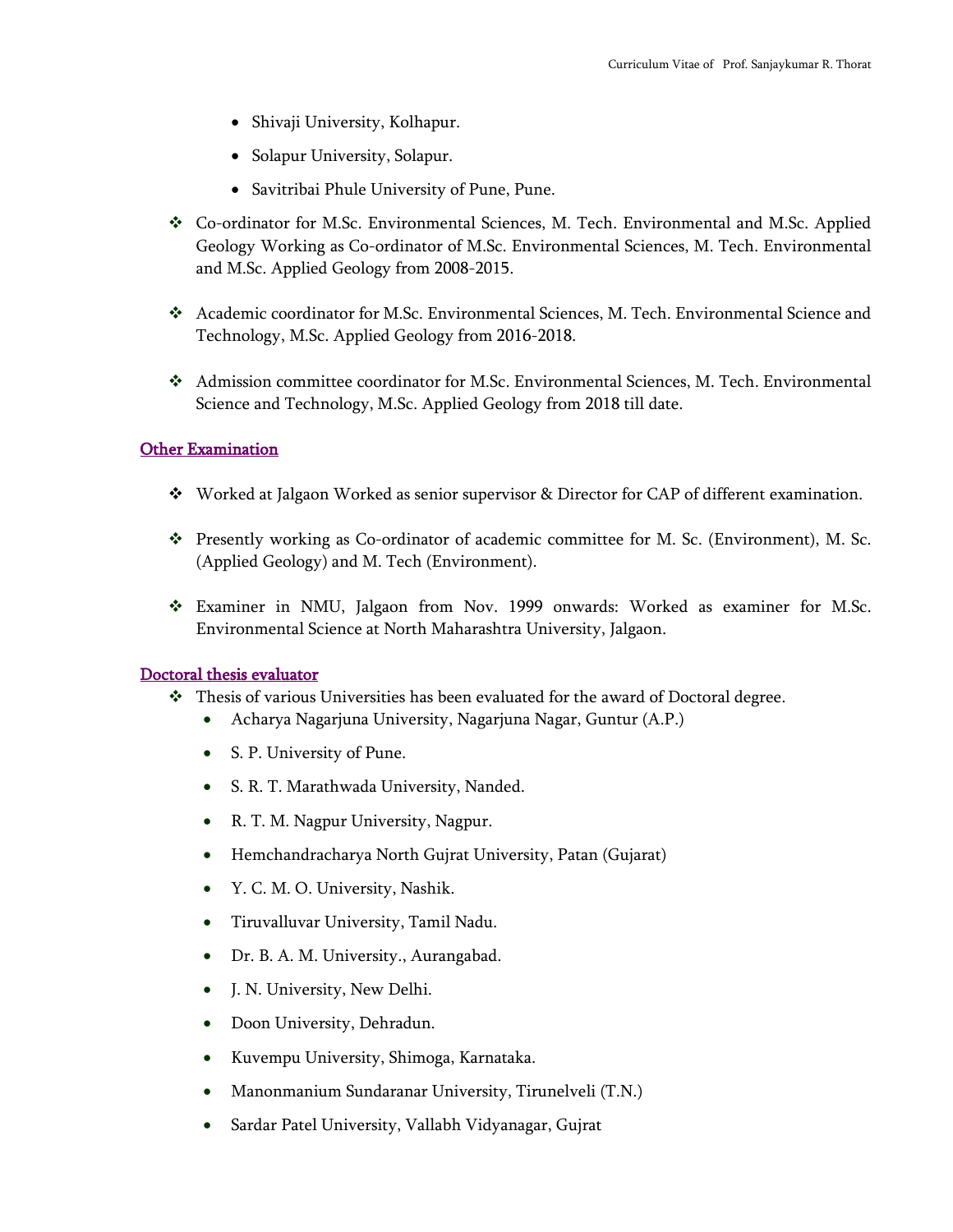- Sambalpur University, Odisha
- Central University of Kerala, Kerala
- Bharatidasan University, Trichirapalli

#### Invited lectures delivered

- ❖ Invited as president in the public lecture, organized by Municipal Corporation Jalgaon on the subject "Environmental Management and Pollution Status" at Jalgaon on 19th Nov. 2002 and given presidential address.
- ❖ Invited for public lecture, organized by Municipal Corporation Jalgaon on the subject "Solid waste Management Status" at Jalgaon on 28th Aug. 2005.
- ❖ Invited as speaker for engineering, water Dept., organized by Municipal Corporation Jalgaon on the subject "Rain water Harvesting" at Jalgaon on 18th June. 2007.
- ❖ Invited as speaker for the function of National seminar on Aquatic toxicology and Biodiversity dated 18th to 20th Feb. 2010 at Acharya Nagarjuna University Nagarjuna Nagar Guntur-10, A. P., and India.
- ❖ Invited Talk delivered on "Climate change, Carbon and Biodiversity in National Conference on "Recent Trends and Future Prospects in Biological Sciences" held on 18th – 19th Jan. 2013 organized by "Dept. of Botany, Maharashtra Udaygiri Mahavidyalaya, Udgir, MS, India.
- ❖ Invited Talk delivered on Wastewater Treatment Technologies and Chair the session in National conference on "Global Environmental Problems, its Impact and Solutions" held on 22nd and 23rd Feb. 2013 organized by Dept. of Zoology and Environmental Science, Netaji Subash Chandra Bose College, Nanded. MS, India.
- ❖ Invited as Resource Person for Training on IGA Promotion and Marketing and Federation for Women SHG's leaders in Aurangabad Diocesan Social Service Society, Aurangabad on 10th Aug. 2013.
- ❖ Invited as Resource Person for Refresher Course in Environmental Studies on Water Treatment and its Technology at Dr. Babasaheb Ambedkar Marathwada University, Aurangabad. held on 21st Aug. 2013
- ❖ Invited Talk delivered on Environmental Biotechnology in Dept. of Environmental Sciences, Dr. Babasaheb Ambedkar Marathwada University, and Aurangabad held on 30th Aug. 2013.
- ❖ Invited as Resource Person for Refresher Course in Environmental Studies on Biodiversity and its conservation Technology organized by Padmashri Vikhe Patil College of arts, science and commerce, Pravaranagar (Loni) University of Pune, Pune, held on 19th Oct. 2013.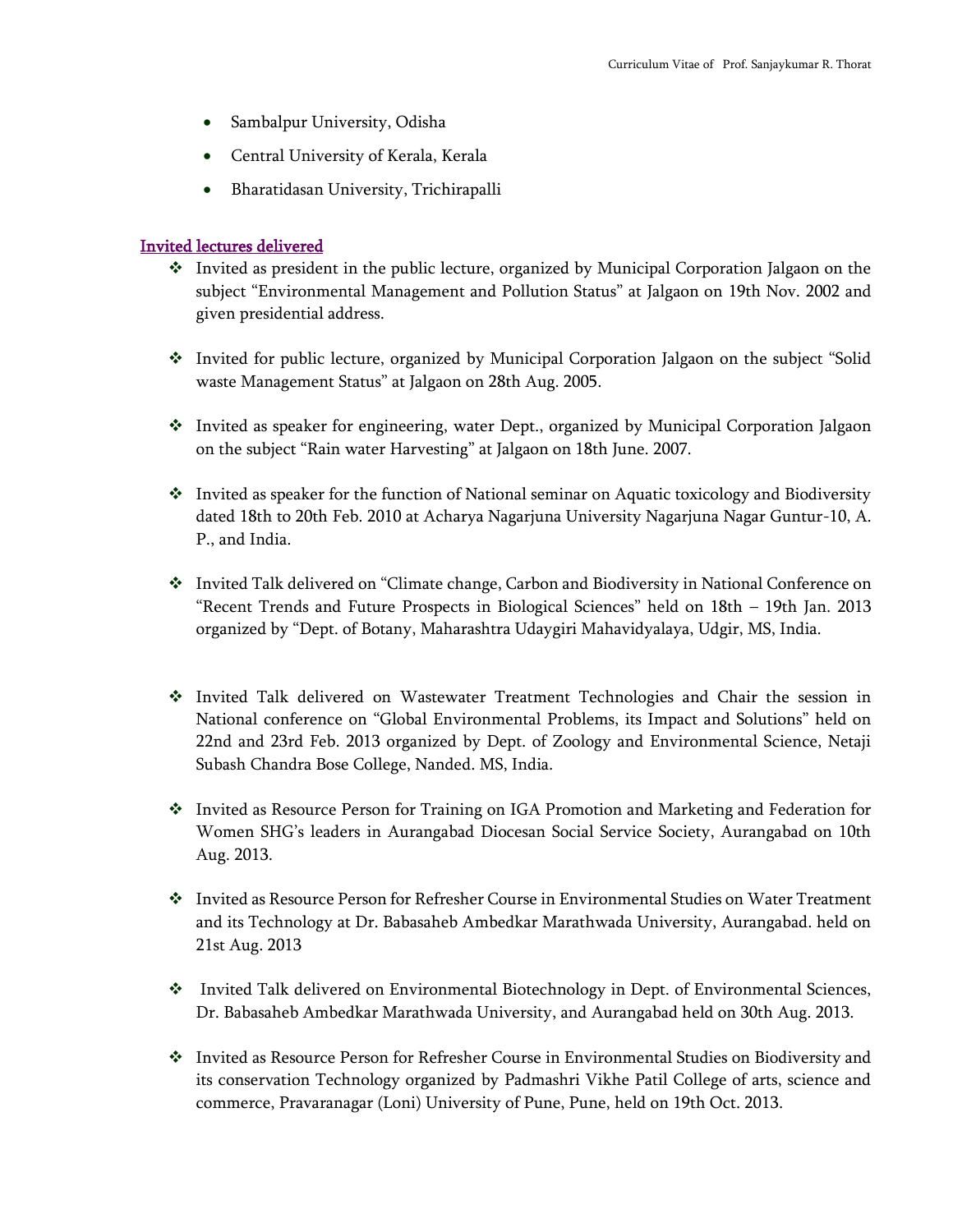- ❖ Invited talk on Assessment of photo-oxidation process in industrial effluent in International conference on Emerging Environmental and Advanced Oxidation Technologies for Energy, Environment and Sustainability, organized by Centre for environmental studies Anna University, Chennai-25 held on Sept 29-30th 2014.
- ❖ Invited as Resource Person for Refresher Course in Environmental Studies on Wastewater treatment technology for industries organized by Academic Staff College, Dr. Babasaheb Ambedkar Marathwada University, Aurangabad, held on 6 th March. 2018.
- ❖ Invited as Resource Person for Refresher Course in Environmental Studies on Wastewater treatment technology for industries organized by D.N. College, Faizpur held on 4th October 2018 organized by Savitribai Phule Pune University, Pune.
- ❖ Invited as Resource Person for Refresher Course in Environmental Studies on Environmental Law in India for industries organized by K.T.H.M. College, Nashik held on 24th December 2018 organized by Savitribai Phule Pune University, Pune.
- ❖ Lecture delivered as a resource person to the teacher participants on the topic " Environmental Law for protection during Covid-19" in refresher course in Environmental studies on 26<sup>th</sup> September, 2020 on online to the UGC HRD center, Dr. Babasaheb Ambedkar Marathwada University, Aurangabad.
- ❖ Lecture delivered as a resource person and invited Speaker for National Webinar on Disaster Risk Reduction Awareness on the eve of international Disaster Risk Reduction Day-2020 Organized by Center for Environmental Education and Development (CEED), India in collaboration with Dept. of Environmental Science, Acharya Nagarjuna University, Guntur and Vijayawada Municipal Corporation, Vijayawada A.P. on 13th October 2020.
- $\div$  Lecture delivered as a Resource Person to the teacher participants on the topic "Role of Societies in Environmental Sciences" online Refresher Course in Social Sciences on 11th December 2020 on online to the UGC HRD Center, Dr. Babasaheb Ambedkar Marathwada University, Aurangabad.

#### Member of Academic Bodies

- ❖ Membership of Academic Bodies:
- ❖ Life member of (AAAS) American Association for Advancement of Science. New York.
- ❖ Referee for International Journal of Pakistan Scientific and Research Development (PCSIR) Karachi., Pakistan.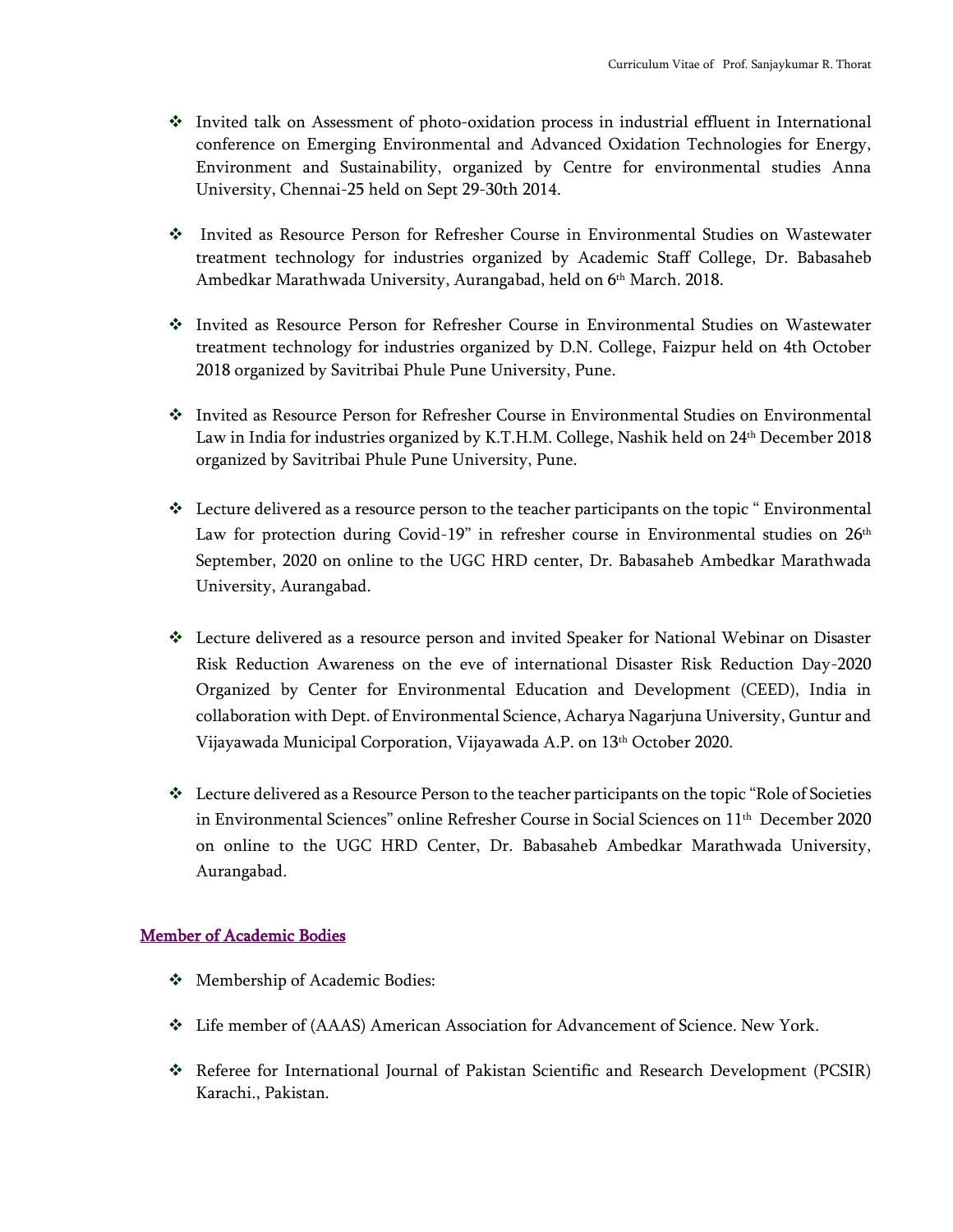- ❖ Selected as a member of IBC (International Biographical Centre) Cambridge, England in Top 100 Scientists -2010, England.
- ❖ MOU has been signed between Kumamoto University, Japan (Medical division and water pollution Lab. of School of Environmental Sciences, North Maharashtra University, Jalgaon.
- ❖ Member, Ad-hoc board of studies, BOS Envi. Sciences, North Maharashtra University, Jalgaon.
- ❖ Chairman, B. Sc. Environmental Science North Maharashtra University, Jalgaon.
- ❖ Chairman, B. A., B. Com., B. Sc. And Engineering faculty for compulsory Environmental Science, North Maharashtra University, and Jalgaon.
- ❖ Coordinator for academic committee School of Environmental and Earth Sciences, North Maharashtra University, Jalgaon
- ❖ Referee for International Dove Press Journal of Environmental Sciences, New Zealand.
- ❖ Referee for International ANU Journal of Natural Sciences, published by Dept. of Zoology and Aqua culture, Acharya Nagarjuna University, Nagarjuna Nagar, Guntur, (A. P.), India.
- ❖ Referee for International Journal of Modern Biotechnology, Published by Dr. A. G. Ingle, Head, Dept. of Biotechnology, School of Life Sciences, North Maharashtra University, Jalgaon (MS), India.
- ❖ Referee for Journal of Biotechnology and Bioinformatics, Published by Dr. A. G. Ingle, Head, Dept. of Biotechnology, School of Life Sciences, North Maharashtra University, Jalgaon (MS), India.
- ❖ Member of M.P.S.C., examination panel, Mumbai, MS, India
- ❖ Member, Faculty of Science, North Maharashtra University, Jalgaon
- ❖ Referee for Springer Journal of Environmental Science.
- ❖ Member, Research and Recognition Committee in Environmental Science at Kavayitri Bahinabai Chaudhari North Maharashtra University, Jalgaon.
- ❖ Worked as Subject Expert for CAS Promotion for Professor in Environmental Science at Smt. Narsamma Arts, Commerce and Science College, Amravati on 20th November 2020.
- ❖ Coordinator for guide Allocation PET-2019 in the subject of Geography, Geology and Environmental Science Organized by Research Cell, Kavayitri Bahanabai Chaudhari North Maharashtra University, Jalgaon held on 02.11.2020.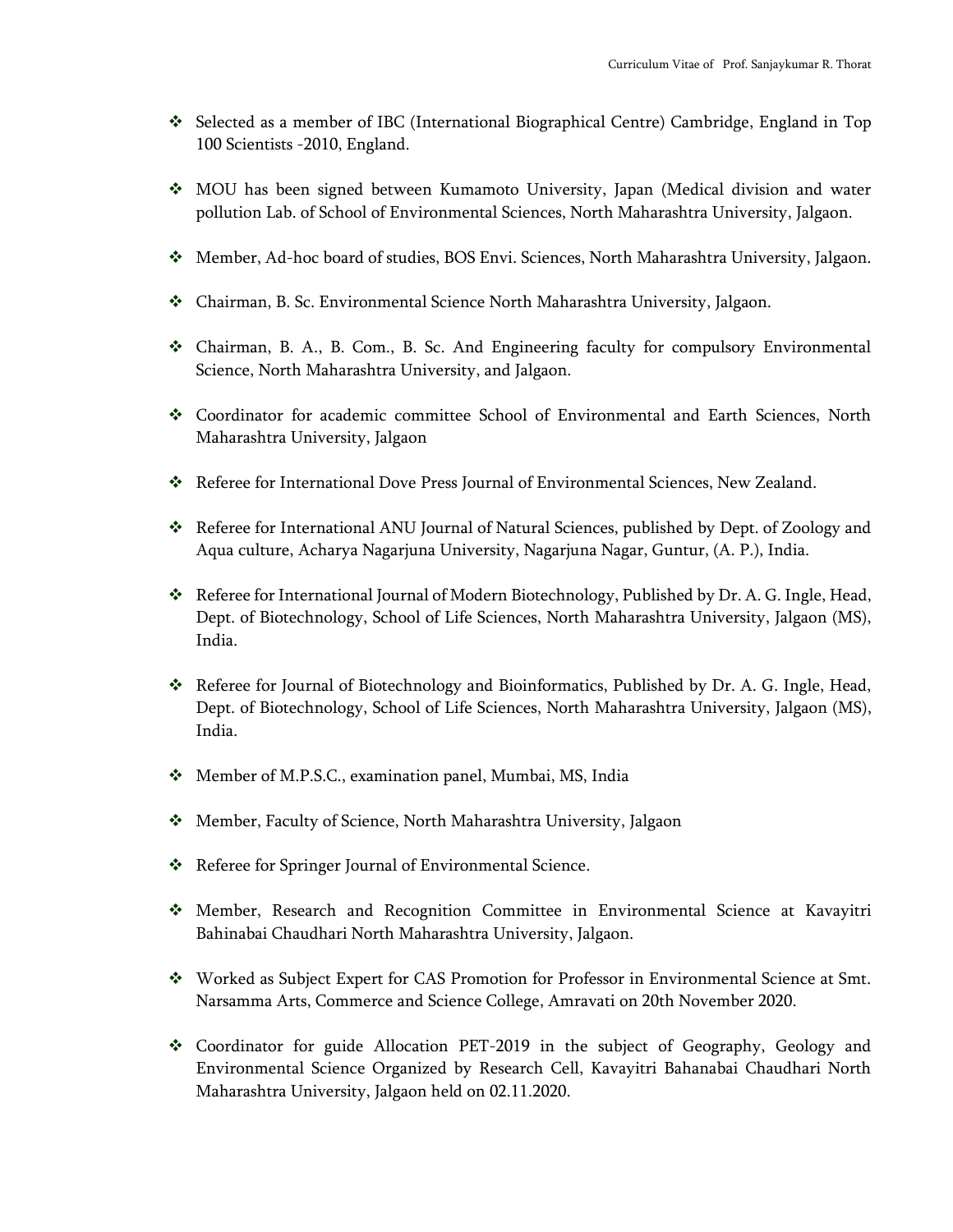- ❖ Chairman for Research Advisory Committee (RAC) for Ph.D. Six Monthly Progress Report of Applied Geology and Environmental Science online organized from School of Environmental and Earth Sciences, Kavayitri Bahanabai Chaudhari North Maharashtra University, Jalgaon held on 06.11.2020.
- ❖ Member of Ph. D Course work online meeting Organized by Punyashlok Ahilyadevi Holkar Solapur University, Solapur held on 08.12.2020

#### Organization of Scientific Conference / Workshop/ Seminars

- ❖ Organized "Environmental Awareness for Sustainable Development" funded by Ministry of Environment and forests, New Delhi through BAIF for Environmental rally held in 2002-03.
- ❖ Organized "Rainwater Harvesting in Rural/Urban Areas "funded by Ministry of Environment and forests, New Delhi through BAIF for Exhibition / Competition and Demonstration held in 2003-04.
- ❖ Organized Domestic wastewater for Productive Use under theme "Water Elixir of Life". Funded by Ministry of Environment and forests, New Delhi through BAIF for Exhibition / Competition and Demonstration held in 2004-05.
- ❖ Organized "Wealth from Waste in Rural/Urban Areas" funded by Ministry of Environment and forests, New Delhi through BAIF for Exhibition / Competition and Demonstration held in 2005- 06.
- ❖ Organized "Household Waste and Composting under Solid Waste Management" funded by Ministry of Environment and forest, New Delhi through BAIF for Exhibition / Competition and Demonstration held in 2006-07.
- ❖ Member of University level Avishkar 2013: Sustainable Growth through Innovation Organized by North Maharashtra University, Jalgaon. held on 18th and 19th Oct. 2013
- ❖ Chaired Session in Pre- Science Congress 2014 Conference on Science and Technology for Human Development Organized by ISCA-Aurangabad Chapter Dr. Babasaheb Ambedkar Marathwada University, Aurangabad held on Dec. 30-31st 2014.
- ❖ Member of Organizing Committee as a Coordinator for Clean Environment Committee at 8th Maharashtra State Inter-University Research Convention Sustainable Growth through Innovation: Avishkar 2014 Organized by North Maharashtra University, Jalgaon during 16th - 18th Jan. 2014.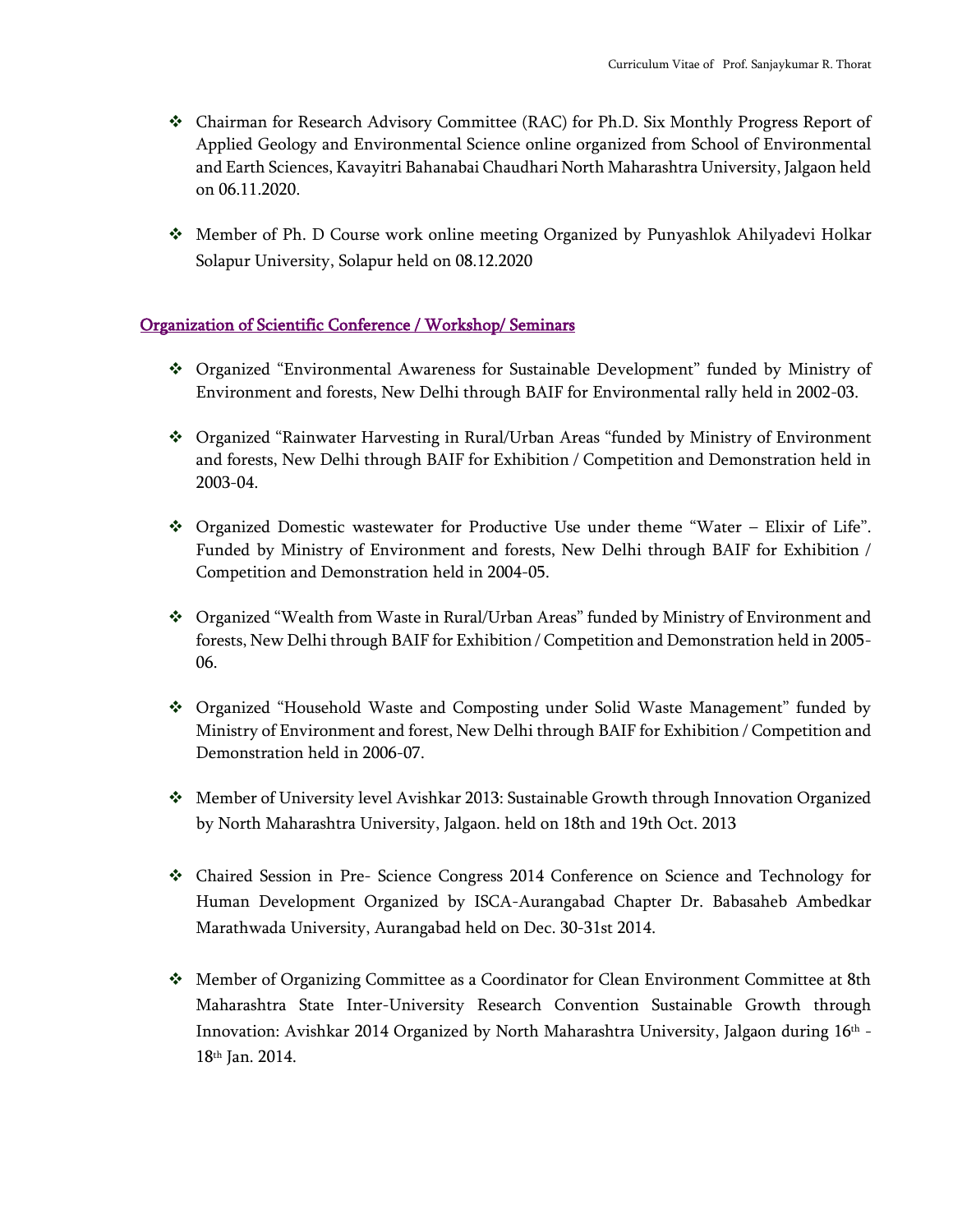- ❖ Convener for National Conference on Recent Trends in Health, Safety and Environmental Management (RTHSEM-2014) Organized by School of Environmental and Earth Sciences, North Maharashtra University, during 24<sup>th</sup> Feb. 2014.
- ❖ Coordinator for Clean Environment Committee at the University Level Research Convention Sustainable Growth through Innovation: Avishkar 2014 Organized by North Maharashtra University, Jalgaon during Oct 17<sup>th</sup> -18<sup>th</sup> 2014.
- ❖ Coordinator for Lecture Series on Role of Biochemical Resources in Environmental Management Organized by School of Environmental and Earth Sciences, North Maharashtra University, Jalgaon during 09th Jan. 2017
- ❖ Member of Organizing Committee for National Conference on Monitoring and Assessment of Natural Resources for Sustainable Management (MANRSM-2017) Organized by School of Environmental and Earth Sciences, North Maharashtra University, Jalgaon during 23rd -24th Jan. 2017.
- ❖ Member of Organizing Committee for one-day National workshop on GIS Applications in Natural Resources Management Organized by School of Environmental and Earth Sciences, North Maharashtra University, Jalgaon. during 10<sup>th</sup> Feb 2017.
- ❖ Member of Organizing committee for Celebration of International Ozone day, interschool elocution and power point competition held on 16th September 2017. Organized by School of Environmental and Earth Sciences, North Maharashtra University, Jalgaon
- ❖ Convener for National Conference on Advances in Environmental Sciences and Geospatial Technology (AESGT-2018) Organized by School of Environmental and Earth Sciences, North Maharashtra University, held on 15<sup>th</sup> and 16<sup>th</sup> Feb. 2018.
- ❖ Coordinator for National Science Day Celebration -2018 Under the theme science and Technology for the sustainable future Organized by School of Environmental and Earth Sciences, North Maharashtra University, Jalgaon and Sponsored by NCSTC, DST, Govt. of India and Rajiv Gandhi Science and Technology Commission, Govt. of Maharashtra held on 9th and 10th March 2018.
- $\dots$  Member of organizing committee for Avishkar 2018 held of 27<sup>th</sup> December 2018 organized by Kavayitri Bahinabai Chaudhari North Maharashtra University, Jalgaon.
- ◆ Member of organizing committee for Avishkar 2018 held of  $2<sup>nd</sup>$  and  $3<sup>rd</sup>$  January 2019 organized by Kavayitri Bahinabai Chaudhari North Maharashtra University, Jalgaon.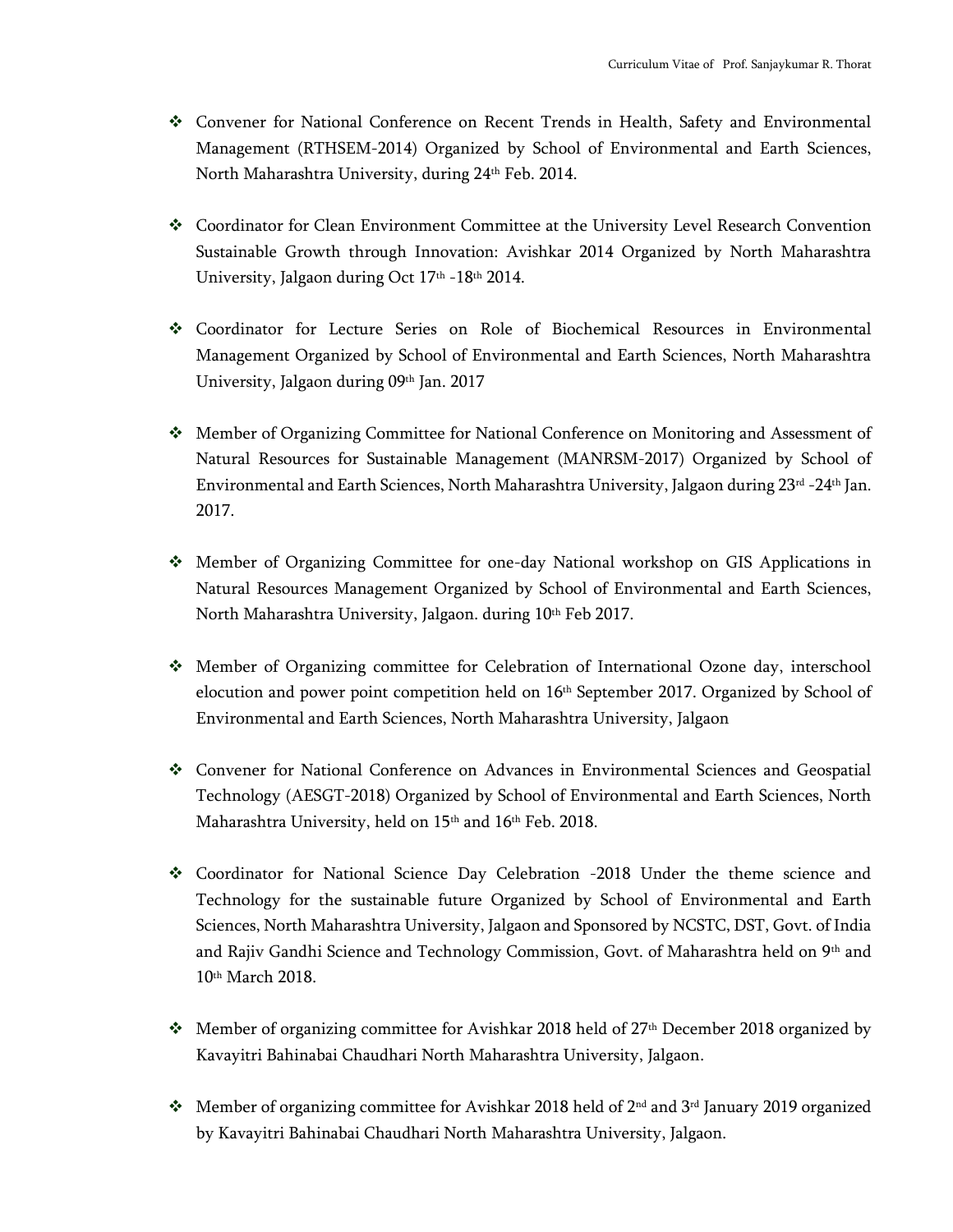- ❖ Member of organizing committee for university level workshop on Impact of global warming on climate held of 25<sup>th</sup> January 2019 organized by School of Environmental and Earth Sciences, Kavayitri Bahinabai Chaudhari North Maharashtra University, Jalgaon.
- ❖ Co-Convener for National Conference on Innovation in Environmental and Earth Sciences for Sustainable Future (IEESSF-2019) organized by School of Environmental and Earth Sciences, Kavayitri Bahinabai Chaudhari North Maharashtra University, Jalgaon held on 27th and 28th February 2019.

#### Work experience in NSS/ NCC

❖ Various guest lecturers for NSS Programme have been delivered for PG unit of North Maharashtra University, Jalgaon.

#### Selection Committee Member

- ❖ Subject expert for Environmental Sciences, School of Environmental and Earth Sciences, North Maharashtra University, Jalgaon.
- ❖ Subject expert for Geography, School of Environmental and Earth Sciences, North Maharashtra University, Jalgaon.
- ❖ Subject expert for M.Tech. Environmental Sciences, School of Environmental and Earth Sciences, North Maharashtra University, Jalgaon.
- ❖ V. C. nominee for various subject interviews in B.P. Arts and Science College, Chalisgaon.
- ❖ V. C. nominee for various subject interviews in Arts and Science College, Bhalod.
- ❖ V. C. nominee for various subject interviews in G. T. P. College, Nandurbar.
- ❖ V. C. nominee for various subject interviews in M. J. College, Jalgaon.
- ❖ Subject expert for Environmental Science N.S.B. College, Nanded.
- ❖ Subject expert for Environmental Sciences in Central University of Kerala, Kasaragod, Kerala.
- ❖ Subject expert for Environmental Sciences in Dr. Babasaheb Ambedkar Marathwada University, Aurangabad.
- ❖ Expert for Avishkar 2018 at R.C. Patel College, Shirpur, Dhule held on 26th December 2018 organized by Kavayitri Bahinabai Chaudhari North Maharashtra University, Jalgaon.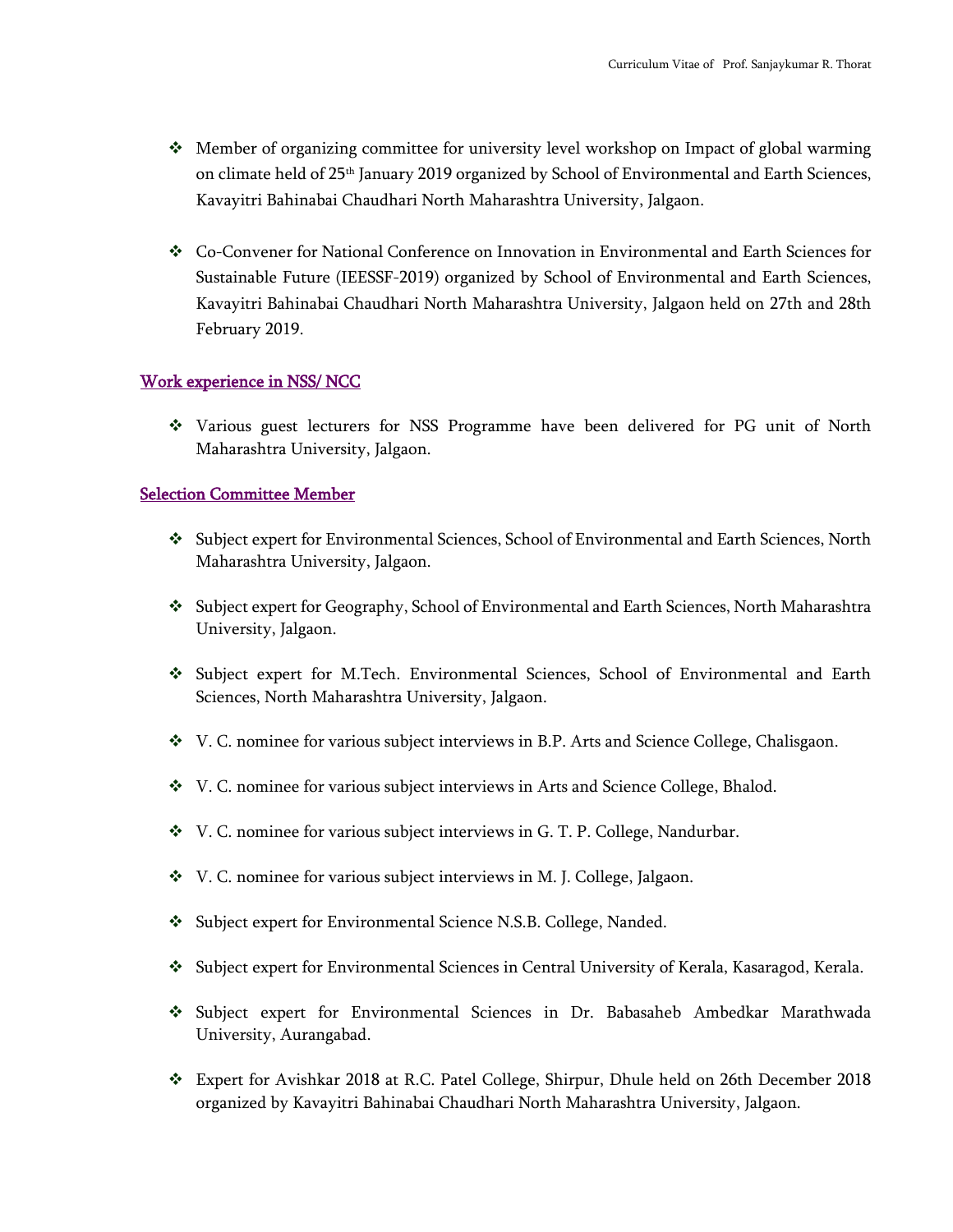- ❖ VC Nominee for CAS Professor at S.G. Patil Arts, Science and Commerce College, Sakri, Dhule held on 29th December 2018 organized by Kavayitri Bahinabai Chaudhari North Maharashtra University, Jalgaon.
- $\dots$  Visit to Ajanta Pharma Ltd. Aurangabad to conduct Environmental Audit on 31<sup>st</sup> December 2018 as one of the Expert.
- ❖ Member of Organizing committee for Avishkar-2018 organized by Kavayitri Bahinabai Chaudhari North Maharashtra University, Jalgaon on 27th December 2018.
- ❖ Member of Organizing committee for Avishkar-2018 organized by Kavayitri Bahinabai Chaudhari North Maharashtra University, Jalgaon on 2 nd and 3rd January 2019.
- ❖ Member of Organizing committee for Workshop on Impact of Global Warming on Climate organized by School of Environmental and Earth Sciences, Kavayitri Bahinabai Chaudhari North Maharashtra University, Jalgaon on 25<sup>th</sup> January 2019.
- ❖ Member of Research and Recognition Committee (RRC) in Environmental Sciences, faculty of Science and Technology, Kavayitri Bahinabai Chaudhari North Maharashtra University, Jalgaon.
- ❖ Subject expert for Environmental Sciences interview in Dr. Babasaheb Ambedkar Marathwada University, Aurangabad held on 7<sup>th</sup> March. 2018.
- ❖ Expert Member for Avishkar-2018 organized by Kavayitri Bahinabai Chaudhari North Maharashtra University, Jalgaon on 27th December 2018.
- ❖ Expert Member for Avishkar-2019 Phase II Kavayitri Bahinabai Chaudhari North Maharashtra University, Jalgaon to Arts, Science and Commerce College, Chopda on 30<sup>th</sup> December 2019.
- ❖ Expert to Trained State Level Participants for Avishkar-2019 Kavayitri Bahinabai Chaudhari North Maharashtra University, Jalgaon10<sup>th</sup> to 13<sup>th</sup> January 2020. Chief Guest and lecture deliver for Sawachata Pandarvada, 2020. Institute of Management and Research (IMR). Jalgaon on 29th January 2020
- ❖ Work as a VC nominee for selection of Assistant Professor and Associate Professor in Prof. Ravindra Nikam College of Pharmacy, Gondur, District Dhule on 27<sup>th</sup> August 2019.
- ❖ Work as a Subject Expert for selection of Assistant Professor and Associate Professor in Kohinoor College, Khultabad, District Aurangabad on 10th September 2019.
- ❖ Selection Committee Member as a Subject Expert for Environmental Sciences in Udaygiri College, Udgir of S. R. T. M. University, Nanded.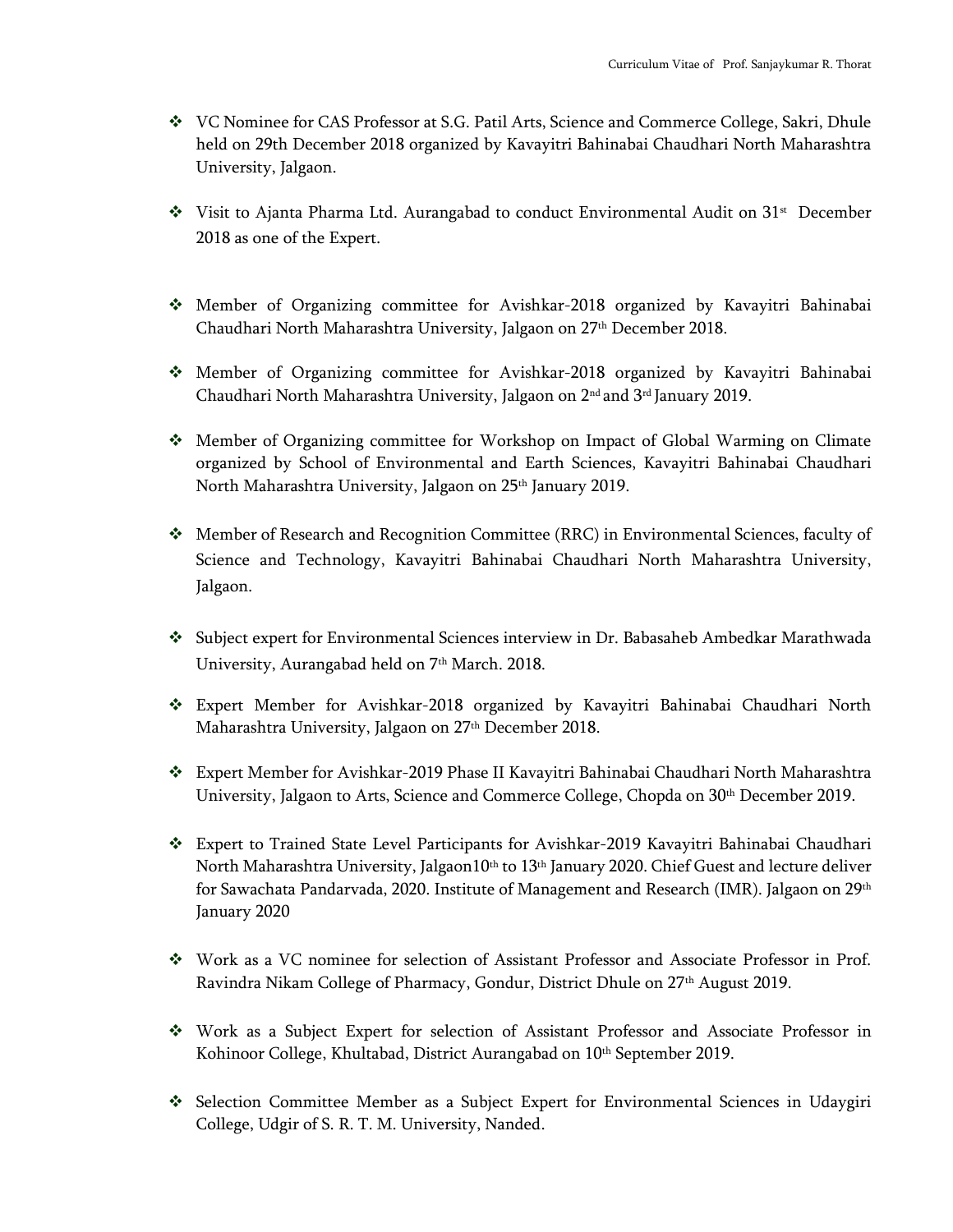- ❖ Work as a Subject Expert for District level Avishkar 2019 in S G Patil College, Sakri on 30th December 2019.
- ❖ Work as Expert for Training State Level Participants for Avishkar-2019 for Phase-I and Phase-II from 10th to 13th January 2020.
- ❖ Work as a VC Nominee for Selection of Assistant Professor, Associate Professor and CAS in Arts, Science and Commerce College, Chopda District Jalgaon on 16th March 2020.
- ❖ Member of the Ad-hoc Board of Environmental Science. Kavayitri Bahanabai Chaudhari North Maharashtra University, Jalgaon.
- ❖ Member of the Research Recognition Committee (RRC) of Environmental Science. Kavayitri Bahanabai Chaudhari North Maharashtra University, Jalgaon.
- ❖ Worked as Subject Expert for CAS Promotion for Professor in Environmental Science at Smt. Narsamma Arts, Commerce and Science College, Amravati on 20th November 2020.
- ❖ Worked as Vice Chancellor Nominee and Committee Member for CAS Promotion of Professor for Director, Physical Education at Vidya Wardhini Sabhas Arts, Commerce and Science College, Dhule held on 21st June 2021.
- ❖ Member of Institutional Research Ethics Committee of Kavayitri Bahinabai Chaudhari North Maharashtra University, Jalgaon appointed on 30<sup>th</sup> June 2021.
- ❖ Member of UGC Quality Mandate: Suggestive Academic Activities-Constitution of Task Group of Kavayitri Bahinabai Chaudhari North Maharashtra University, Jalgaon appointed on 30th June 2021.
- ❖ Participate for NAAC Assessor in Virtual Assessors Orientation Programme (V-AOP) being organized by National Assessment and Accreditation Council (NAAC) Bengaluru on 14th and 15th July 2021.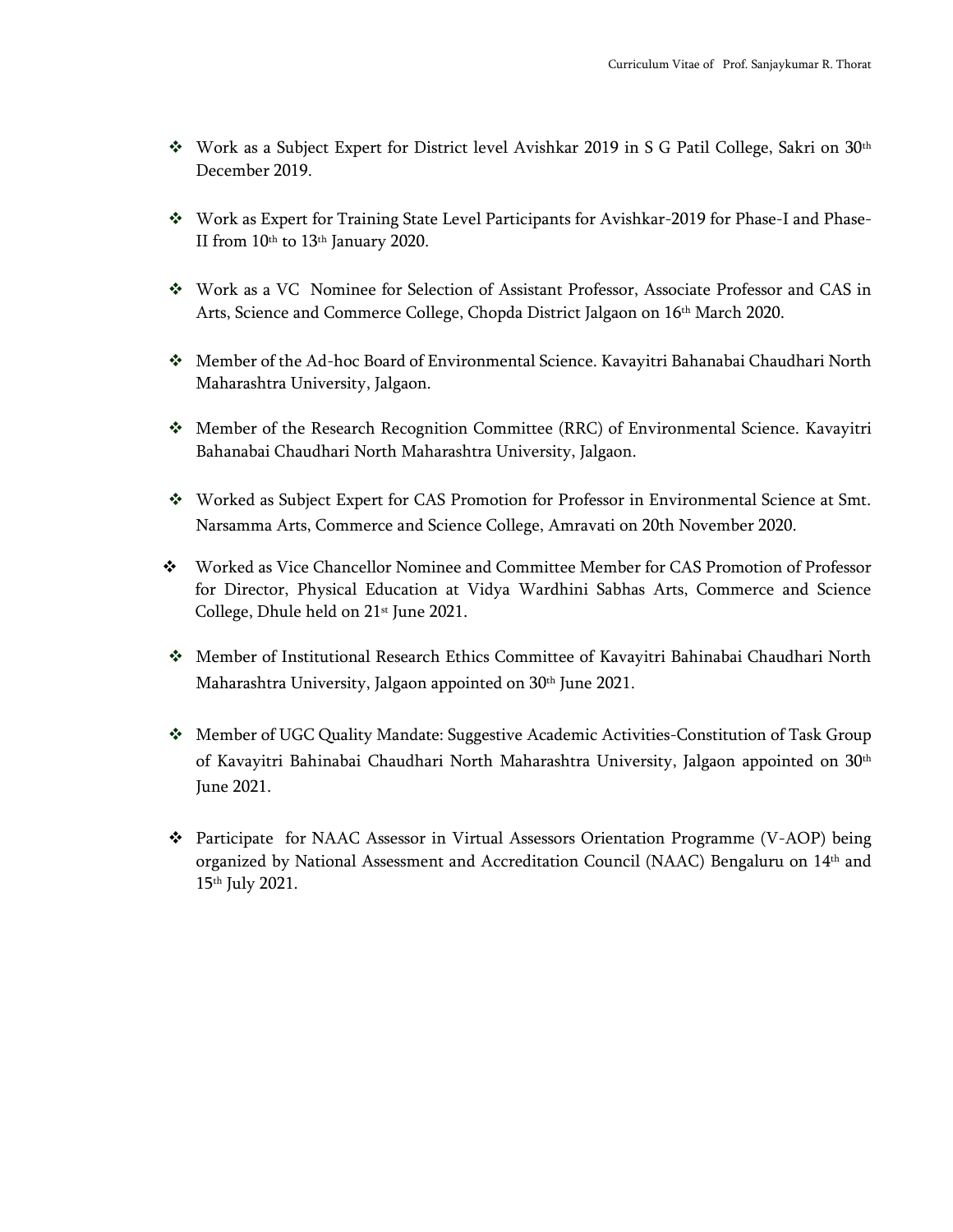#### Presented Seminars /Symposiums / Workshop / Conferences

- ❖ Presented a paper entitled "Effect of tannery effluent on seed germination seedling growth and pigment of Pennisetum typhorides (Barm)" at the National symposium on "Environmental issues and strategies for sustainable development" Organized by Dept. of Envi. Science, Dr. B. A. M. U., Aurangabad from 23<sup>rd</sup>-25<sup>th</sup> January 1998.
- ❖ Presented a paper entitled "Effect of CuSO<sup>4</sup> on ascorbic acid content of freshwater fish." At the National conference cum workshop on "Biodiversity- evaluation, conservation and need for establishment of data bank" Organized by Dept. of Botany, University of Jammu, Jammu from 11th-13th December 1998.
- ❖ Presented a paper in National seminar on "Environmental awareness and natural resources conservation" organized by Dept. of Environmental Science, Dr. B.A.M.U., Aurangabad from 25th -27th December 1998.
- ❖ Presented a paper in National seminar on "Pollution, its control and disaster planning" organized by MSP Mandal Deogiri College, Aurangabad from 27th -28th February 1999.
- ❖ Presented a paper in National level seminar on "Sustainable Environment: Challenges of the Next Millennium" organized by Govt. College of Arts & Science, Aurangabad, held on 16 th and 17th December 2000.
- ❖ Presented a paper in National conference on "Management of water resources: Emerging challenges, trends and Solutions" organized by Yashwant Mahavidyalaya, Nanded and sponsored by UGC New Delhi. Held on held on 21<sup>st</sup> and 22<sup>nd</sup> February 2003.
- ❖ Presented a paper International conference on "Biodiversity Conservation and management". Organized by Cochin University of Science and Technology (CUSAT), Cochin, Kerala, India held on 3<sup>rd</sup> to 6<sup>th</sup> February 2008.
- ❖ Presented a research paper in National Level Seminar on "Environmental Bioremediation Technologies (NSEBT 2009)" held on 5<sup>th</sup> and 6<sup>th</sup> Nov. 2009 organized by Dept. of Environmental Management, Bharathidasan University, Tiruchirappalli, Tamil Nadu, India.
- ❖ Presented a research paper in International conference on "Global Food Security: Concern, Reality and Remedies", in Collaboration with CETYS University, Mexico held during 28th and 29th January 2010 organized by Dept. of Management Studies, North Maharashtra University, Jalgaon.
- ❖ Research paper presented on "National seminar on Emerging trends in Biodiversity and Environment" (ETBE - 2010) held on 26th Feb., 2010 organized by Institute of Science, Aurangabad.
- ❖ Presented paper in National Conference on "Green Engineering and Environmental Pollution" during 10<sup>th</sup> -11<sup>th</sup> Feb. 2012 organized by Dept. of Civil Engineering, JNEC, Aurangabad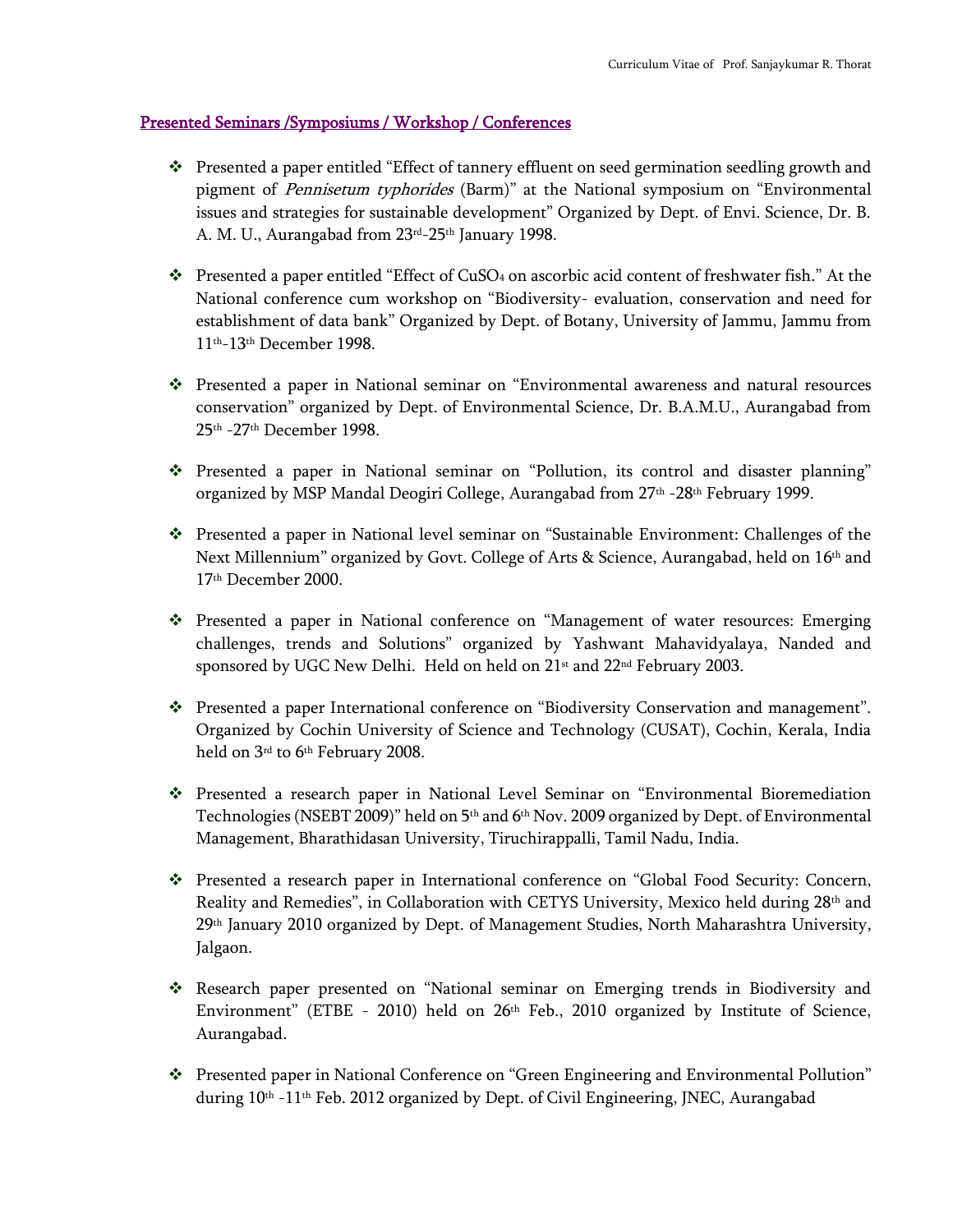- ❖ Presented paper and chaired session in International Seminar on "Emerging Threats and Challenges to Biodiversity: Policy Framework for Sustainable Management" during  $2^{\text{\tiny nd}}$  -4th March, 2012 organized by Dept. of Botany, S.V. University, Tirupati, A.P. India.
- ❖ Presented paper in National Conference on Resent Trends and Future Prospects in Life Sciences held on 27<sup>th</sup> and 28<sup>th</sup> December 2012 organized by Dept. of Botany, Mahatma Gandhi Mahavidyalaya, Ahmedpur Dist. Latur. MS, India.
- ❖ Presented paper on Biodiversity and its conservation in National Conference on "Ecostudies/Green Studies: Perspective from Literature, Life Sciences and Earth Sciences" held on 02<sup>nd</sup> and 03<sup>rd</sup> Feb. 2013 organized by Dept. of Zoology, Deogiri College, Aurangabad MS, India.
- ❖ Presented paper on Photo-catalytic technological aspect used in Industrial wastewater treatment process in International Conference on "Emerging Environmental and Advanced Oxidation Technologies for Energy, Environment and Sustainability" during  $29<sup>th</sup> - 30<sup>th</sup>$  Sept. 2014 organized by Centre for Environmental Studies, Dept. of Chemistry and Centre with Potential for Excellence in Environmental Sciences, Anna University, Chennai.
- ❖ Presented paper on Assessment of photo-oxidation using different catalyst in textile effluent in International Conference on "Ethical Prospects: Economy, Society and Environment (ICEPESE-2015)" during 13th and 14th March, 2015 organized by Ratnagiri Sub-Center, University of Mumbai in Association with ICSSR-WRC, Mumbai.
- ❖ Presented paper on The Status of Sediment and Heavy Metal Pollution in Waghur River of Jalgaon in Khandesh Area of Maharashtra, India in International Conference on Science and Technology for Sustainable Development, (ICSTSD-2016) held during 24<sup>th</sup> - 26<sup>th</sup> May, 2016 at Hotel Istana, Kuala Lumpur, Malaysia.
- ❖ Presented a paper entitled, "Impact of Irrigation with Sewage Water on Heavy Metal Content in Soil and Crops of Raver Area of Khandesh Region of Maharashtra, India." at two days 7<sup>th</sup> International Science Congress (ISC-2017) held on 08th and 09th December 2017 at College of Science and Technology, Rinchending, Phuentsholing, Chukkha, Bhutan.

#### Plenary Lectures/ Keynote Address

- ❖ Lead lecture on Environmental Toxicology in National seminar on "Aquatic Toxicology and Biodiversity" held on 18<sup>th</sup> to 20<sup>th</sup> Feb. 2010 organized by Acharya Nagarjuna University, Nagarjuna Nagar, Andhra Pradesh
- ❖ Plenary Lecture delivered on "Climate change, Carbon and Biodiversity in National Conference on "Recent Trends and Future Prospects in Biological Sciences" held on 18<sup>th</sup> – 19<sup>th</sup> Jan. 2013 organized by "Dept. of Botany, Maharashtra Udaygiri Mahavidyala, Udgir, MS, India.
- ❖ Plenary Lecture delivered on Wastewater Treatment Technologies and Chair the session in National conference on "Global Environmental Problems, its Impact and Solutions" held on 22<sup>nd</sup> and 23<sup>rd</sup> Feb. 2013 organized by Dept. of Zoology and Environmental Science, Netaji Subash Chandra Bose College, Nanded. MS, India.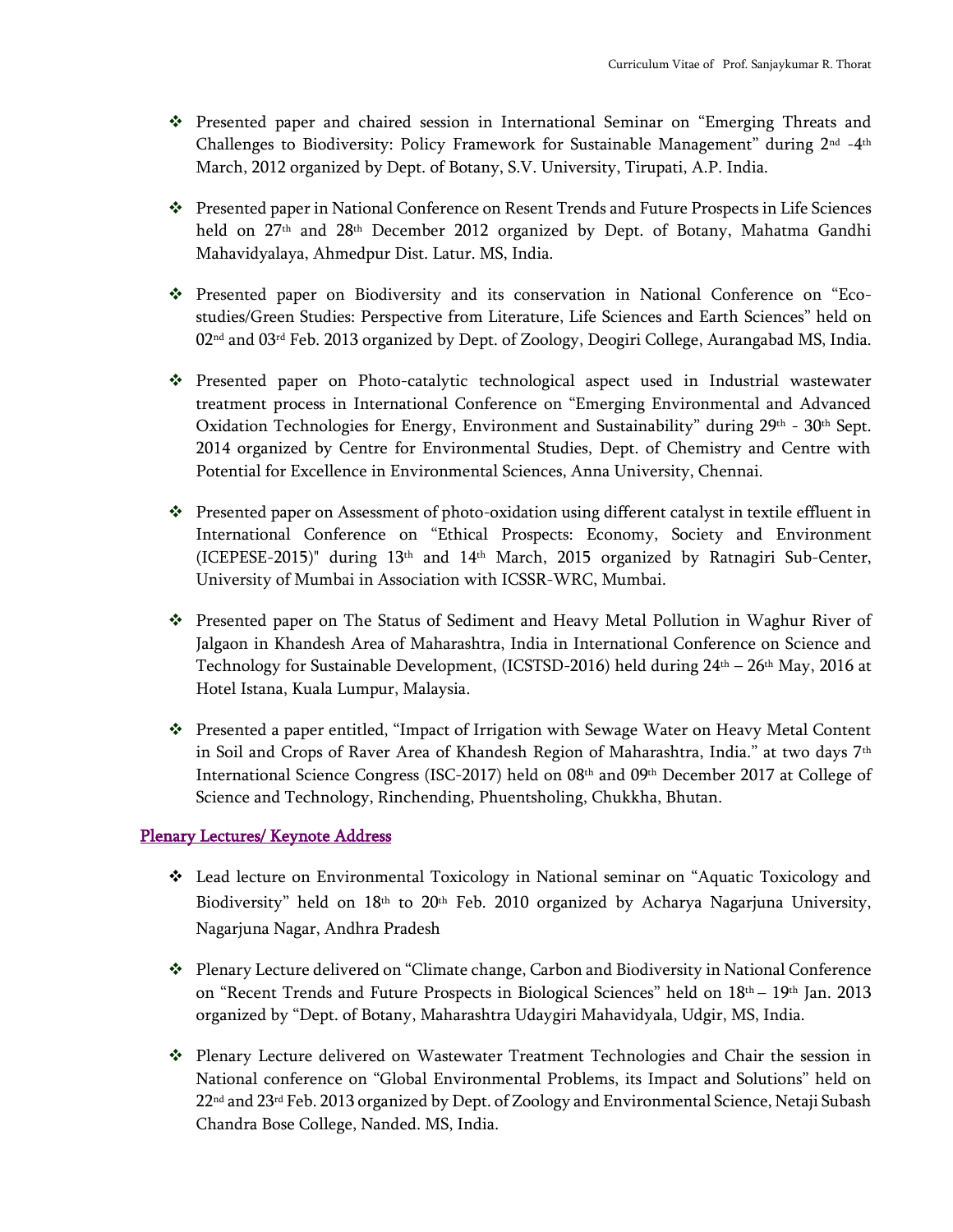- ❖ Invited as Resource Person for Refresher Course in Environmental Studies on Water Treatment and its Technology at Dr. Babasaheb Ambedkar Marathwada University Aurangabad, held on 21st Aug. 2013.
- ❖ Keynote Address on "Environmental Pollution and Management in National Seminar on Sustainable Development and Environment organized by Sattyalaksha Bahu Udeshiya Shikshan Sanstha, Aurangabad held on 22<sup>nd</sup> and 23<sup>rd</sup> August, 2013.
- ❖ Invited Talk delivered on Environmental Biotechnology in Dept. of Environmental Sciences, Dr. Babasaheb Ambedkar Marathwada University, Aurangabad held on 30<sup>th</sup> Aug. 2013.
- ❖ Plenary Lecture delivered on A case study of forest migrated people of the Satpuda in Khandesh region in International conference on "Ecosystem conservation, Climate change and sustainable development (ECOCASD-2013)" held on  $3<sup>rd</sup>$  to 5<sup>th</sup> Oct. 2013 organized by Dept. of aquatic biology and fisheries, in University of Kerala Thiruvananthapuram, India.
- ◆ Invited as Resource Person for Refresher Course in Environmental Studies ( $3^{rd}$  to  $23^{rd}$  Oct. 2013) on Biodiversity and its conservation Technology organized by Padmashri Vikhe Patil College of Arts, Science and Commerce, Pravaranagar (Loni) University of Pune, Pune, held on 19th Oct. 2013.
- ❖ Plenary Lecture delivered on A case study of forest migrated people of the Satpuda in Khandesh region in International conference on "Ecosystem conservation, Climate change and sustainable development (ECOCASD-2013)" organized by Dept. of aquatic biology and fisheries, in University of Kerala Thiruvananthapuram, India. held on 3rd -5 th Oct. 2013.
- ❖ Invited as Resource Person for Refresher Course in Environmental Studies on Wastewater treatment technology for industries at D.N. College, Faizpur held on 4 th October 2018 organized by Savitribai Phule Pune University, Pune.
- ❖ Invited as Resource Person for Refresher Course in Environmental Studies on Environmental Law in India for industries at K.T.H.M. College, Nashik held on 24th December 2018 organized by Savitribai Phule Pune University, Pune.
- ❖ Co-Convener for National Conference on Innovation in Environmental and Earth Sciences for Sustainable Future (IEESSF-2019) organized by School of Environmental and Earth Sciences, Kavayitri Bahinabai Chaudhari North Maharashtra University, Jalgaon on 27<sup>th</sup> and 28<sup>th</sup> February 2019.
- ❖ Coordinator for National Science Day Celebration -2019 Under the theme Sustainability through innovations for better livelihood organized by School of Environmental and Earth Sciences, Kavayitri Bahinabai Chaudhari North Maharashtra University, Jalgaon on 15th March 2019.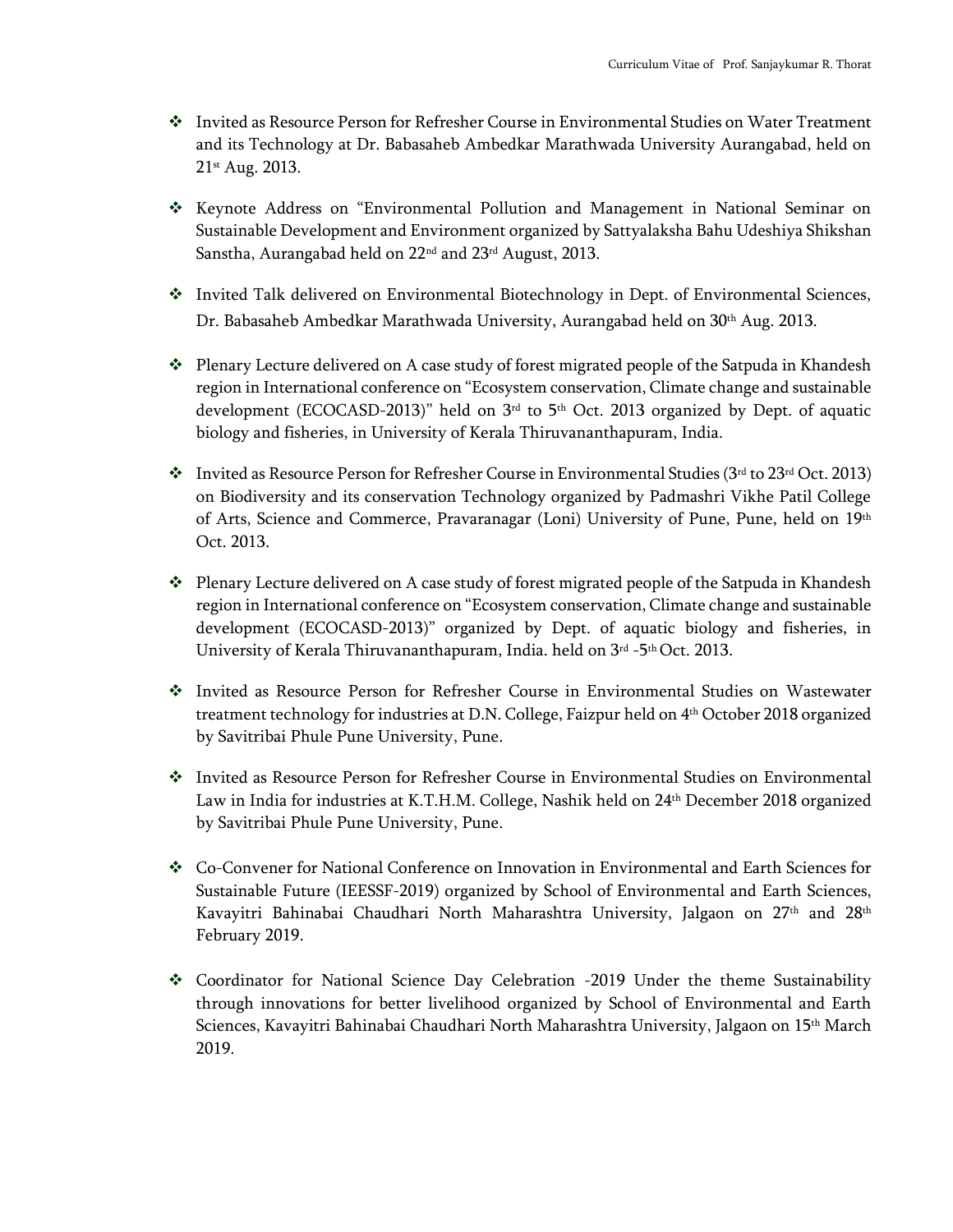- ❖ Invited as Resource Person for National Seminar on "Eco-friendly Technologies for Sustainable Waste Management". U. G. C., New Delhi. Acharya Nagarjuna University, Guntur Andra Pradesh. 7th – 8 th February 2020.
- ❖ Coordinator for Clean / Green Environment Committee in Avishkar 2019 Phase-I and Phase-II. Kavayitri Bahinabai Chaudhari North Maharashtra University, Jalgaon on 8 th and 9th January 2020.
- ❖ Chief Guest for lecture series organized by Dept. of Mass Communication and Journalism, Kavayitri Bahanabai Chaudhari North Maharashtra University, Jalgaon on 31<sup>st</sup> January 2020.
- ❖ Invited Talk deliver in UGC Sponsored National Seminar on "Eco-friendly Technologies for Sustainable Waste Management". Organized by Acharya Nagarjuna University, Guntur Andra Pradesh on 7<sup>th</sup> – 8<sup>th</sup> February 2020.
- ❖ Worked ad Expert for Evaluation of Poster for online National Level Poster Competition Register under United Nations Environment Programme Organized by Dept. of Environmental Science, Dnyaneshwar Maskuji Burungale Science and Arts College, Shegaon. Dist. Buldana. MS Conducted on 5<sup>th</sup> June 2020.

#### Attended Seminars /Symposiums / Workshop / Conferences

- ❖ Attended National Seminar on "Modern trends and approaches in pollution prevention and control" Organized by SBES College of Science, Aurangabad from 29<sup>th</sup> - 30<sup>th</sup> March 1998.
- ❖ Participated in National conference on 'Environmental Monitoring Bio-Diversity and Conservation" organized by Rastriya Arts, Science and Commerce college, Chalisgaon held on 24th to 27th December 2000 sponsored by Ford Foundation under Campus Diversity initiative project.
- ❖ Participated in Seminar on "Keep our Environment clean and green" National Environment Awareness Campaign 2001, Organized by School of Life Sciences, N.M.U., Jalgaon.
- ❖ Participated in Workshop on "Conducting socio-economic survey of irrigation projects". Organized by Water and land management institute, Aurangabad held on  $23<sup>rd</sup>$  and  $24<sup>th</sup>$  February 2004.
- ❖ Participated in National Conference on "Frontiers in Environmental sciences and Engineering in India" organized by Dept. of Environmental Sciences, Bharathiar University, Coimbatore held on 15<sup>th</sup> Sept. 2005.
- ❖ Actively participated in One-day workshop on 'National Watershed Development and Management" held on 19th Sept. 2008 at School of Environmental and Earth Sciences, North Maharashtra University, Jalgaon.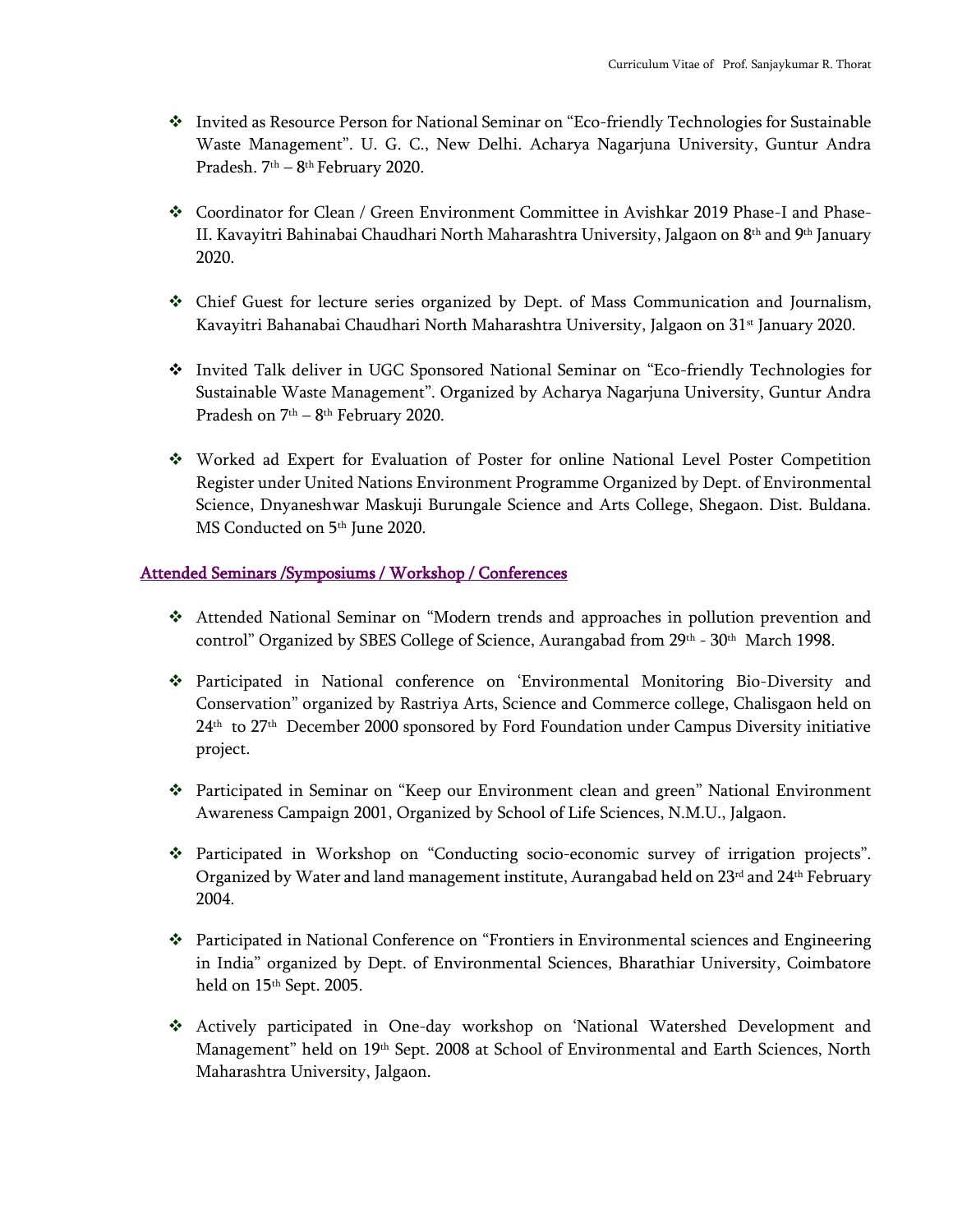- **❖** Actively participated in Poster with Slogan Competition on World Ozone Day (16<sup>th</sup> September) 2009 in School of Environmental and Earth Sciences, North Maharashtra University, Jalgaon.
- ❖ Attend and actively participated in two days workshop on "Integrated Studies in Astronomy" in celebration of International Astronomy Year-2009 organized by School of Environmental and Earth Sciences, North Maharashtra University, Jalgaon on 24<sup>th</sup> and 25<sup>th</sup> September 2009.
- ❖ Actively participated in National Conference on c held on  $1<sup>st</sup>$  and  $2<sup>nd</sup>$  Feb. 2010 Organized by School of Environmental and Earth Sciences, North Maharashtra University, Jalgaon.
- ❖ Actively participate in "Vindhyan shikshan va lekhan me Marathi shabdavali ka mahatva" held on 1st -2 nd Oct. 2010 Organized by Babaji Mahavidyalaya, Kada, Dist. Beed. Sponsored by Human Resource Ministry New Delhi.
- ❖ Actively participate and Member of National Conference on Environmental Innovations for Resource Sustainability EIRS-2011 held on 21<sup>st</sup> and 22<sup>nd</sup> Jan 2011 Organized by School of Environmental and Earth Sciences, North Maharashtra University, Jalgaon.
- ❖ Participated in International Conference on "Biodiversity and Aquatic Toxicology" during  $12<sup>th</sup>$ -14th Feb. 2011 organized by Dept. of Zoology and Aquaculture, Acharya Nagarjuna University, Nagarjunanagar, A.P., India
- ❖ Actively participated as a Member for Registration and Hospitality Committee in University Level Research Festival AVISHKAR – 2012 held on 13<sup>th</sup> and 14<sup>th</sup> December 2012 organized by North Maharashtra University, Jalgaon, MS, India.
- ❖ Actively Participated and member of National workshop on Challenges and Opportunities in Environmental Pollution and Health COEPH-2013 held on March 12<sup>th</sup> -14<sup>th</sup> 2013 Organized by School of Environmental and Earth Sciences, North Maharashtra University, Jalgaon.
- ❖ Member of National Science Day Celebration Organized by School of Environmental and Earth Sciences, North Maharashtra University, Jalgaon held on 15<sup>th</sup> March 2013.
- ❖ Presented a paper entitled, "Impact of Irrigation with Sewage Water on Heavy Metal Content in Soil and Crops of Raver Area of Khandesh Region of Maharashtra, India." at two days 7th International Science Congress (ISC-2017) held on 08th and 09th December 2017 at College of Science and Technology, Rinchending, Phuentsholing, Chukkha, Bhutan.
- ❖ Worked ad Expert for Evaluation of Poster for online National Level Poster Competition Register under United Nations Environment Programme. Register under United Nations Environment Programme Dept. of Environmental Science, Dnyaneshwar Maskuji Burungale Science and Arts College, Shegaon. Dist. Buldana. M.S. on 5<sup>th</sup> June 2020.
- ❖ Lecture delivered on webinar as a Resource Person and invited Speaker for National Webinar on Environmental Conservation: Your Social Responsibility (YSR) During COVID-19. Organized by Dept. of Environmental Science, Acharya Nagarjuna University, Guntur A.P. on 30th June 2020.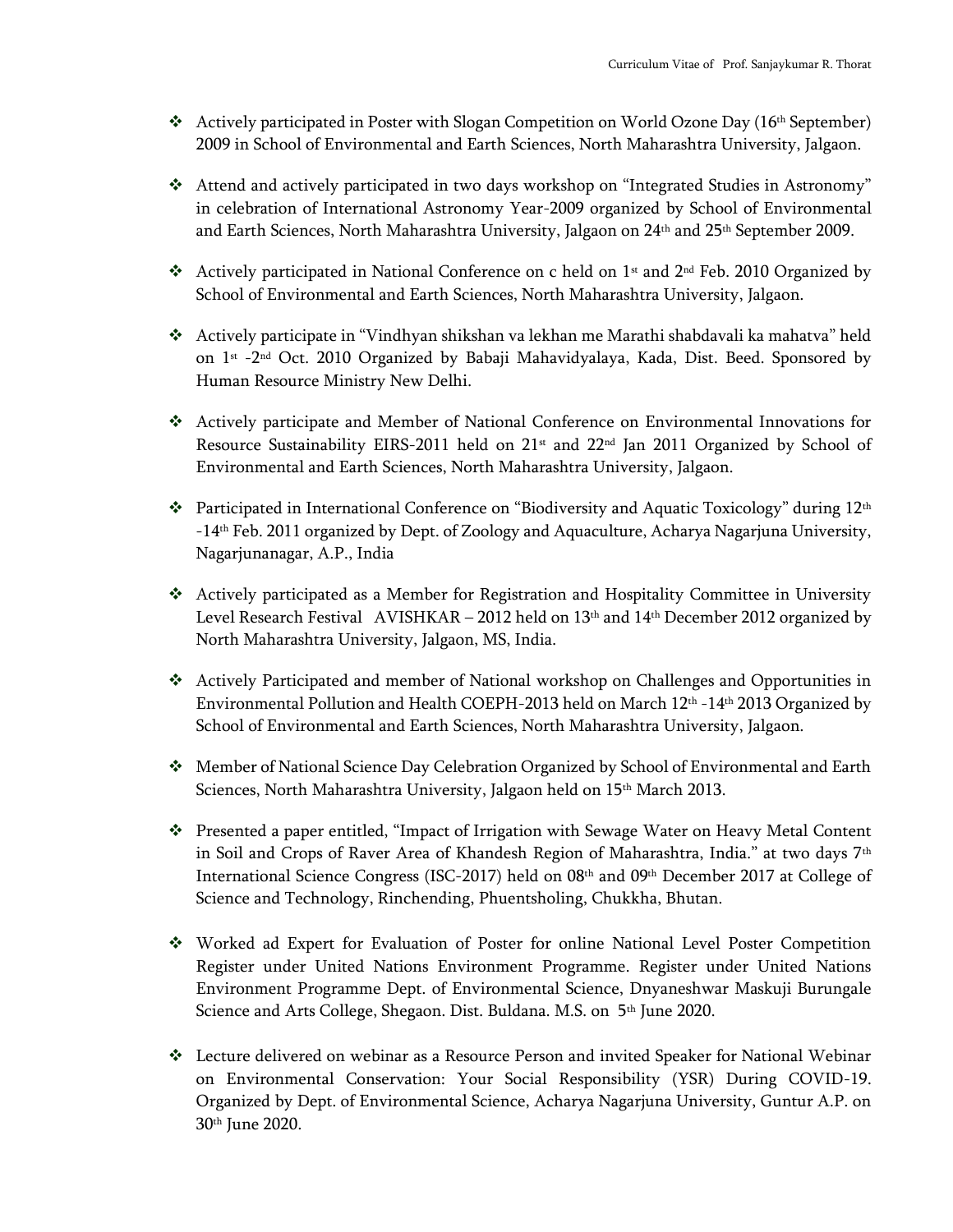- ❖ Lecture delivered as a resource person to the teacher participants on the topic "Effluent treatment plant" in refresher course on Biological science and technology with the theme "Science and Technology for Rural Prosperity" on  $21<sup>st</sup>$  September 2019 in the UGC HRD center, Dr. Babasaheb Ambedkar Marathwada University, Aurangabad.
- ❖ Lecture delivered as a resource person to the teacher participants on the topic "Enacted Environmental Law for protection" in refresher course in Environmental studies and sustainable Development on  $12<sup>th</sup>$  October 2019 in the UGC HRD Center, Dr. Babasaheb Ambedkar Marathwada University, Aurangabad.
- ❖ Delivering environmental awareness and environmental educational lectures in school, colleges and different Universities in all over the Maharashtra as a subject expert.
- ❖ 04 days' Workshop attended on "Online learning: Live classroom Teaching Platforms". Organized by Kavayitri Bahanabai Chaudhari North Maharashtra University, Jalgaon on 20th to 23rd July 2020.
- ❖ Participate for NAAC Assessor in Virtual Assessors Orientation Programme (V-AOP) being organized by National Assessment and Accreditation Council (NAAC) Bengaluru on 14th and 15th July 2021.

#### Detailed Research Paper Published in Various National and International Journals

- 1. Thorat S. R., Khan M. Y. and Wagh S. B. (2000) "Effect of Bulk drug manufacturing unit effluent on survival and mortality of freshwater fish, *Channa Gachua*". Proceeding on Environmental issues and sustainable development issue 1, Pp 26-27.
- 2. Thorat S. R., Khan M. Y. and Wagh S. B. (2000) "Effect of Tannery effluent on Seed germination, seedling growth and pigment of *Pennisetum typhoids* (BARM)". Proceeding on Environmental issues and sustainable development issue 1, Pp 44-46.
- 3. Wagh N. S., Khan M. Y., Thorat S. R. and Wagh S. B. (2000) "A study of physico-Chemical Parameter Pharmaceutical Industry at Aurangabad (MS), India". Proceeding on Environmental issues and sustainable development issue 1, Pp 66-67.
- 4. Thorat S. R. and Wagh, S.B. (2000) "Physico-chemical analysis of tannery waste". J. Industrial Pollution Control. 16, Pp. 107-109. ISSN: 0960-0342
- 5. Thorat S. R. (2000) "Chromium removal from tannery effluent". Bull. Envi. Sci. Vol. XVIII, Pp. 31-34. ISSN: 0971-1732
- 6. Thorat S. R. and Sultana, M. (2000) "Pollution Status of Salim Ali Lake at Aurangabad". Pollution Research. 19 (2), Pp. 307-309. ISSN: 0960-1673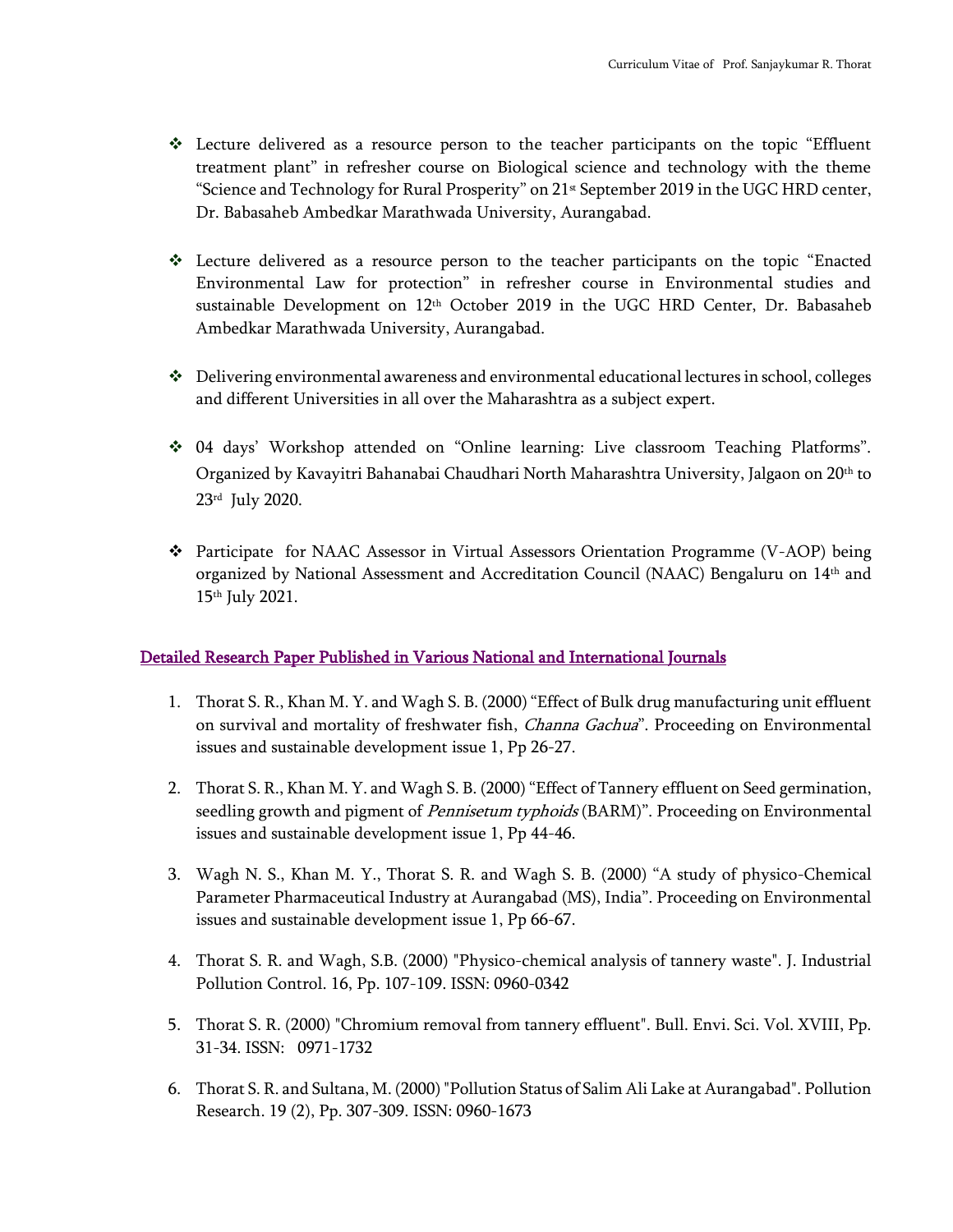- 7. Thorat S. R. and Wagh, S.B. (2001) "Oxygen consumption of freshwater fish, Channa Gachua exposed to tannery effluent". Ind. J. Environ. Ecol. 5(1), Pp. 203-206. ISSN: 0972-1215
- 8. R. T. Chaudhari and S. R. Thorat (2001) "Effect of Cadmium chloride and Lead Chloride on Arginase activity of freshwater Bivalve, *Parreysia Cylindrica*" J. of Bull. of Envi. Sci., Vol. XIX Pp. 17-18. ISSN: 0971-1732
- 9. Thorat S. R. and Wagh, S.B. (2001) "Effect of Copper Sulphate on ascorbic acid content of freshwater fish, *Channa Gachua*". J. Ecotoxicology. Environ. Monit. 11(1), Pp. 35-38. ISSN: 0971-0965
- 10. Thorat S. R. and Wagh, S.B. (2001) "Effect of tannery effluent on protein metabolism of freshwater fish, Channa Gachua." Bull. Envi. Sci, Vol. 19, Pp. 1-5. ISSN: 0971-1732
- 11. Patil, S., Bhalerao, T., Patil, A.V., Thorat S. R. and Solunke, B.K. (2001) "Bacterial study of Unapdeo thermal spring of Maharashtra (India)". Bull. Envi. Sci, Vol. 19, Pp. 7-8. ISSN: 0971- 1732
- 12. Thorat S. R. (2001) "Histopathological changes in the intestine of the fish, *Channa Gachua* exposed to tannery effluent". J. Poll. Res. 20 (2), Pp. 267-270. ISSN: 0960-1673
- 13. Thorat S. R. (2001) "Chronic effect of Endosulfan on freshwater fish, *Catla catla*". J. Ecotoxicology. Environ. Monit. 1(4) Pp.221-225. ISSN: 0971-0965
- 14. Thorat S. R. (2002):"Surface and ground water quality of M.I.D.C. Chikalthana area at Aurangabad." Bull. Envi. Sci., Vol. XIX., Pp 15 – 16. ISSN: 0971-1732
- 15. Bhambre M.A. and Thorat S.R. (2002): Impact of fly Ash on physico-chemical characteristics of soil. Bull. Envi. Sci., Vol. XIX., Pp 1 – 6. ISSN: 0971-1732
- 16. Gaikwad S.R. Thorat S. R. and T.P. Chavan (2004) "Phytoplankton and zooplankton diversity with respect to pollution starts of river Tapi in North Maharashtra Region J. of Current sciences. 5 (2): Pp.749-754. ISSN: 0972-6101
- 17. Chavan T.P. and Thorat S. R. (2004): "Impact of industrial effluents on water quality of river Sukna in M.I.D.C., Chikalthana, Aurangabad. Bull. Envi. Sci. Vol. I 2nd issue Pp 113-115 ISSN: 0971-1732
- 18. Thorat S. R. and R.T. Chaudhari (2004) "Efficacy of tannery effluent on micro-biota of the plant, Cymopsis tetragonaloba". J. of Current sciences. Vol. VIII Pp 33-38. ISSN: 0972-6101
- 19. Ingle K.N., Sonawane A.C., Bafna Y.D. and Thorat S. R. (2005): "A study of physicochemical characteristics of Padmalya and Girna lake water in Jalgaon Maharashtra. Bull. Env. Sci. Vol. 23rd 2nd Issue Pp 39-41. ISSN: 0971-1732
- 20. Gaikwad S.R and Thorat S. R. (2006) "Study of selected heavy metals a residential area nearby Tapi River, Bhusawal. Bull. Env. Sci. Vol. 4th issue Pp 71-75. ISSN: 0971-1732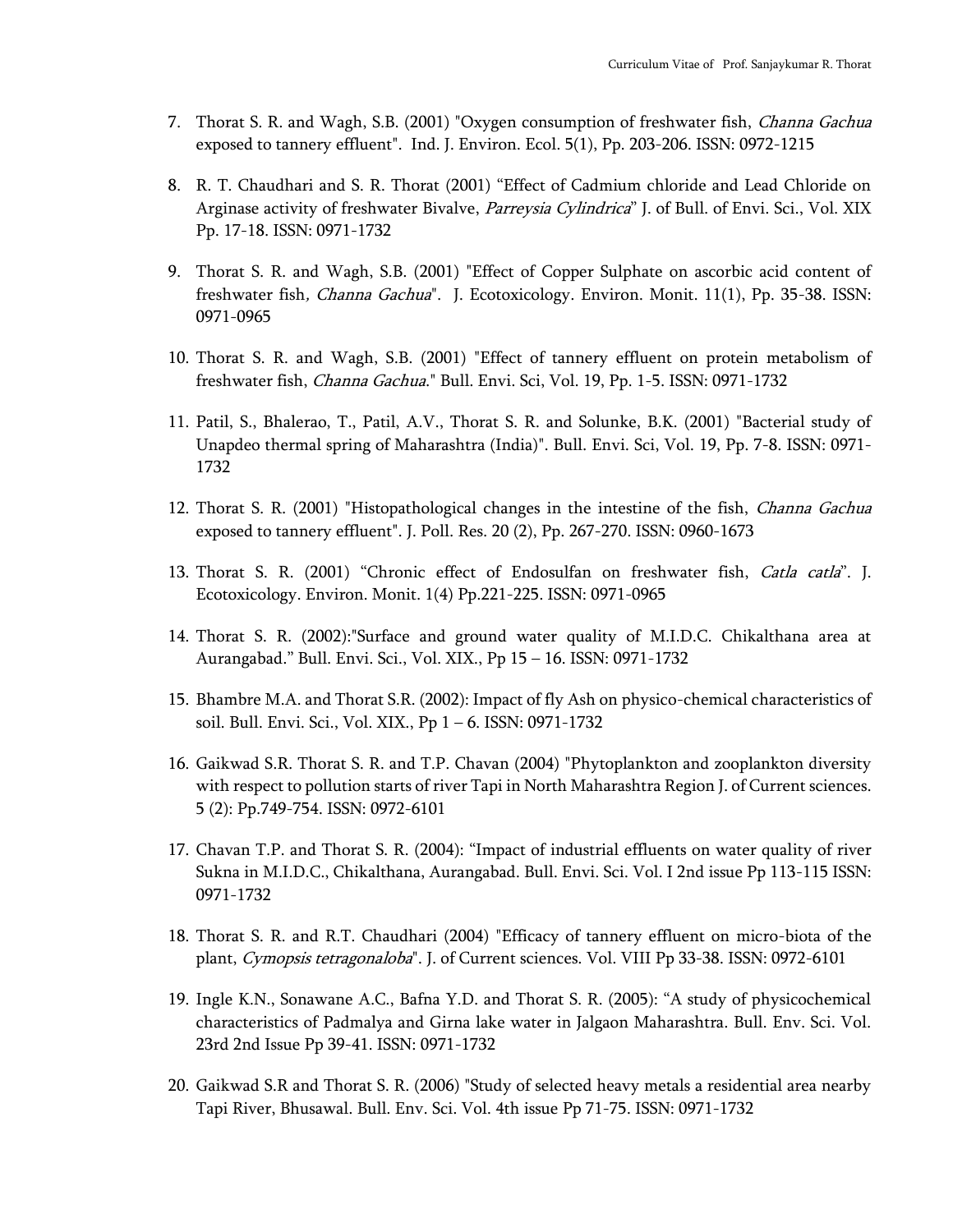- 21. Wani P.P., K. N. Ingle, A. C. Sonawane and S. R. Thorat (2006): "A case study on reduction and recovery of tannery effluent containing trivalent chromium by chemical method. Bull. Env. Sci. Vol. 24th 2 nd issue Pp 145-149 ISSN: 0971-1732
- 22. Aafreen Syed, Kulkarni Mukesh, Narkhede S., Chavan A., Karpate H., and S. R. Thorat: (2006) "Accumulation of heavy metals in lichens growing in Padmalya forest of Jalgaon in North Maharashtra Region." Bull. Agriculture Science. Vol. 5 Pp 41-45. ISSN: 0973-4023
- 23. Kulkarni M.N., Karpate H.S., Sayed Aafreen, Chavan A.V., Narkhede S.D. and Thorat S. R. (2006) "Impact of chromium on seed germination and seedling vigour of some legumes." Bull. of Bio. Sci. Vol. 4 issues II Pp. 133-136. ISSN: 0976-4518
- 24. Wani P.P. and S. R. Thorat (2007) "Correlation study on physicochemical characteristics of untreated and treated effluents of pulp and paper industry." J. Current World Environment Vol. 2(1), Pp. 21-26. ISSN: 0973-4929
- 25. Wani P.P., Sonawane A.C. and S. R. Thorat (2007) "Reduction of chromium by microbial method: transmission electron microscopic study using electron energy loss spectroscopy insitu Environmental cells." J. Pure and Applied Microbiology, Vol. 1(2), Pp. 331-334. ISSN: 0973- 7510
- 26. Wani P.P and S. R. Thorat (2007): "Isolating metal tolerance bacteria capable to remove chromium from tannery waste". J. Biosciences, Biotechnology Research Asia, Vol.4 No.2, Pp 733-736. ISSN: 0973-1245
- 27. Jadhav R. N., Rajput S. M., Nahalade S. M., Khatik V. A., and S. R. Thorat (2007): "Removal of Zn, Pb and Cd ions from soil using cereals". Current world Environment, Vol. 2(2), Pp183-186. ISSN: 0973-4929
- 28. Gaikwad, S. R., K. N. Ingle and S. R. Thorat (2008): "Study of Zooplankton emergence pattern and resting egg diversity of recently dried water bodies in North Maharashtra Region". J. Environmental Biology. Vol. 29(3), Pp 353-356. ISSN: 0254-8704
- 29. Wani P. P. and S. R. Thorat (2008): "Heavy metal adsorption by clinoptilolite from aqueous solutions". J. Current World Environment. Vol.3 (1), Pp 135-141. ISSN: 0973-4929
- 30. Sonawane A. C. and Thorat S. R. (2008): "Bio-culture and characteristic of dye decolorizing bacteria isolated from textile industry for treatment of wastewater", J. Pure and Applied Microbiology, Vol.2 No.2, Pp 497-500. ISSN: 0973-7510
- 31. Sonawane A. C., Ram Mridula B. and Thorat S. R. (2008): "Study of medicinal plants in North Maharashtra University campus of Jalgaon city in Khandesh area of Maharashtra, India", J. of Biosciences Biotechnology Research Asia, Vol. 5(2), Pp 741-746. ISSN: 0973-1245
- 32. Bafna Y. D. and Thorat S. R. (2008): "Study on retention form of heavy metals in three polluted soil of North Maharashtra region", J. of Biosciences Biotechnology Research Asia, Vol. 5(2), Pp767-772. ISSN: 0973-1245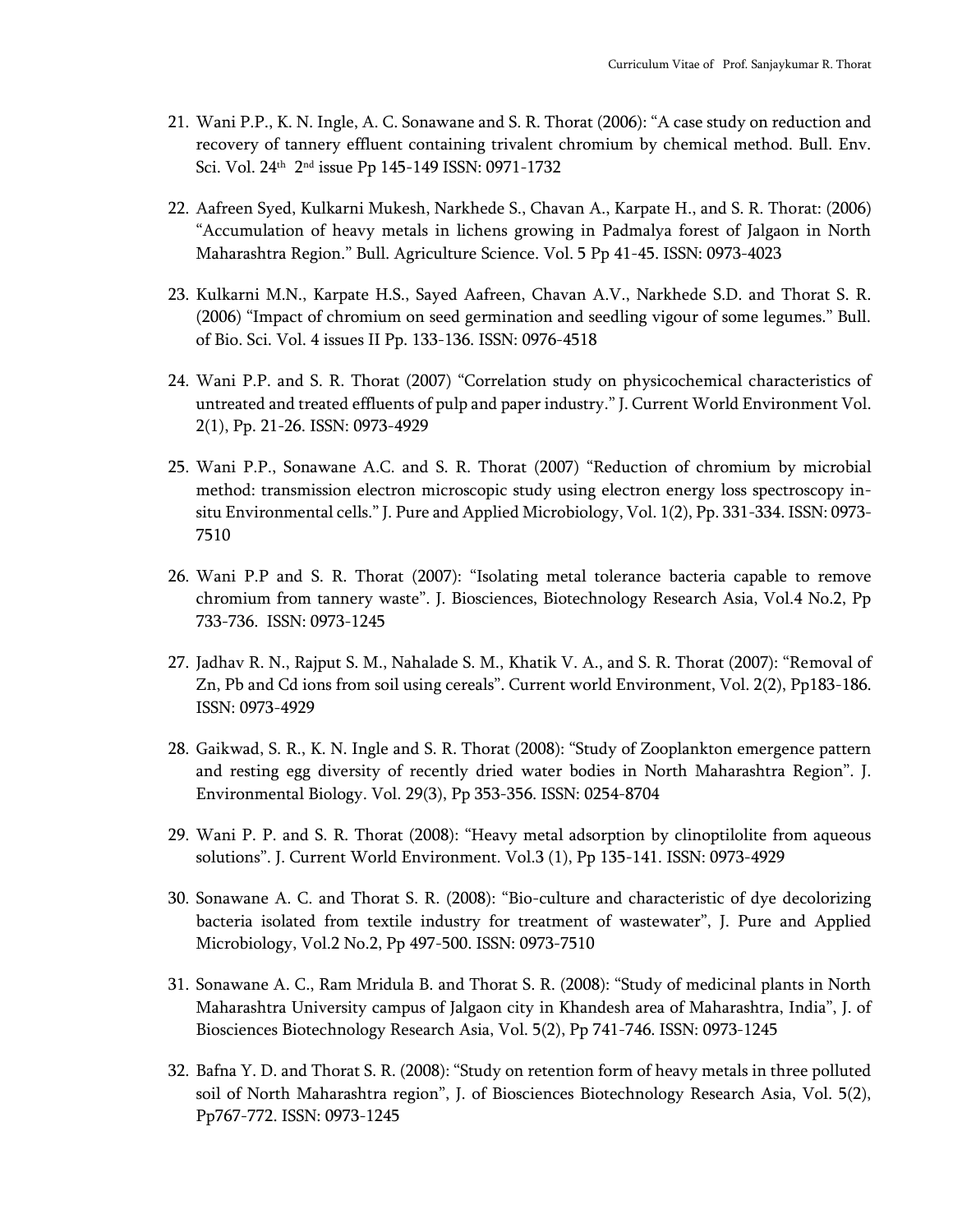- 33. A. C. Sonawane, R. T. Chaudhari, Y. D. Bafna, M.N. Kulkarni, B. Ram Mridula and S. R. Thorat (2008): "Assessment of medicinal plant Cymbopogon citrates in north Maharashtra University campus of Khandesh region", J. of Current World Environment, Vol. 3(2), Pp269-272. ISSN: 0973-4929
- 34. Bafna Y. D. and Thorat S. R. (2009): "Remediation of Clay loam polluted soil with heavy metals using Organic acids", J. of Bull. Chem. Sci., Vol. VI issue I, Pp13-21. ISSN: 0973-8134
- 35. Syed Aafreen E., Radhika Sali, Jayashree Nehete and Thorat S. R. (2009): "Study on Physico-Chemical characteristics and water quality index of Jalgaon city, Maharashtra", J. Bull. Geographical Sci., Vol. IV (1st Issue), Pp. 7-12. ISSN: 0976-3683
- 36. A. C. Sonawane and S. R. Thorat (2009): "Bioremediation of Textile Dyeing Wastewater by Cyanobacteria", J. of Enrich Environment, Vol. 02 (04 issue), Pp.29-34. ISSN: 0974-6064
- 37. Kulkarni M. N., Deshmukh S. A. Sonawane A. C., Syed Aafreen E., Chaudhari R. T. and Thorat S. R. (2009): "Evaluation of Antibacterial properties of some Medicinal plants used in Khandesh region, India", J. of Bull. Agri. Sci., Vol. VI, (3rd Issue), Pp. 213-217. ISSN: 0977-4865
- 38. Kulkarni M. N., Dandge K. P. and Thorat S. R. (2009): "A study on Heterogeneous Photocatalytic Oxidation for Paint wastewater treatment", J. of Biotechnology and Bioinformatics, Vol. 1(2), Pp. 234-239. ISSN: 0974-9438
- 39. Ramnath K. Sonawane and Sanjaykumar R. Thorat (2010): "Studies on Municipal Solid waste management in Jalgaon city of Maharashtra: A case study", Bull. of Envi. Sci. Vol. XXVIII (1st Issue), Pp. 1-8 ISSN: 0971-1732,
- 40. Parate V. R., Thorat S. R. and Dandge K. P. (2010): "Role of food processing in securing food security" International conference proceeding on Global Food Security Concern, Reality and Remedies published by Himalaya publishing House, New Delhi. Pp. 212-220.
- 41. Thorat S. R., Sonawane A. C., Kulkarni M. N. and Parate V. R. (2010): "Controlling land and water degradation in Asia for food security" International conference proceeding on Global Food Security Concern, Reality and Remedies published by Himalaya publishing House, New Delhi. Pp. 253-261.
- 42. Thorat S. R. Sonawane A. C. and Wani P. P. (2010): "Bioremediation of Paper Mill effluent in Pilot Scale Bioreactor using Arthrobactor Crystallopoites and Paecilomyces Species". International Journal of Modern Biotechnology (IJMB) India, Vol.1 (1) Pp. 118-126. ISSN: 0975- 4628
- 43. Ramnath K. Sonawane, Anand C. Sonawane and Sanjaykumar R. Thorat (2010): "Technology to Develop Manure from Municipal Solid Waste: Wealth from Waste', J. of Biotechnology and Bioinformatics. Vol. Vol. 1 (2) Pp. 215-221. ISSN: 0974-9438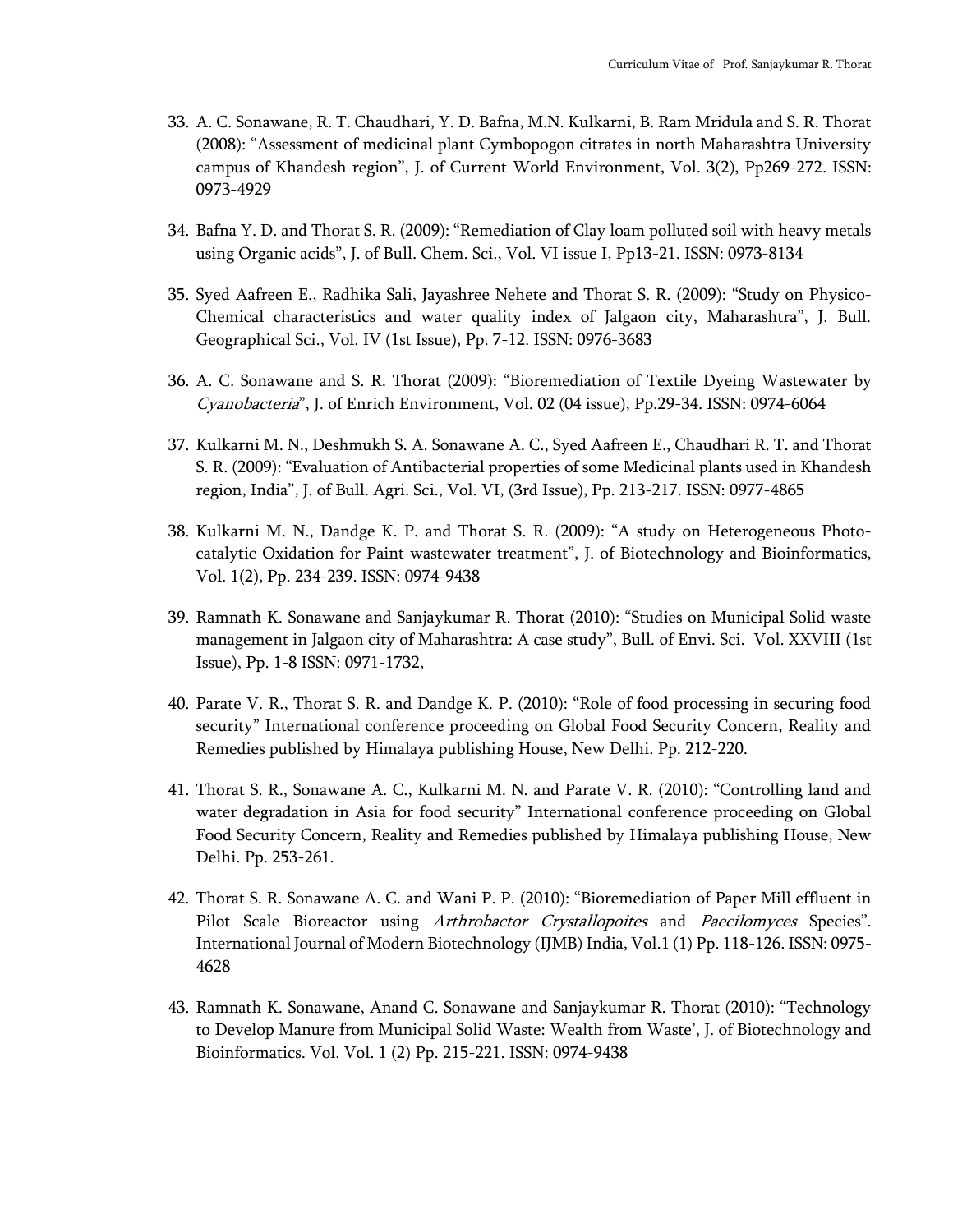- 44. Aafreen E. Syed and S. R. Thorat (2010): "Development of Bio-film on metal and polycarbonate as a sulphate reducing bacteria", J. of Pure and Applied Microbiology, Vol. 4(1), Pp.421-424. ISSN: 0973-7510
- 45. Sonawane Anand C. and Thorat Sanjaykumar R. (2010): "Development of a Technology for Decolorization of Textile Effluents Using Bacterial Granule" International Journal of Modern Biotechnology (IJMB) India, Vol.1 (1) Pp. 141-147. ISSN: 0975-4628
- 46. Chavan T.P. and S. R. Thorat (2012): Status of surface and ground water quality index of Yavatmal City, MS, India, J. of Biological and Physical Sciences, Vol. II (IV) Pp 286-288, ISSN: 2319-636X
- 47. Jogi R.D\*, Wani P.P\*. and S. R. Throat (2012): Hydrobiological Study with Water Quality Index of Nashik City Area (M.S.) India, International J. of Chem. Sci. Vol. III, Pp 37-43. ISSN: 0976- 4526
- 48. Sheejan P. G.\* Kulkarni M. N. and S. R. Thorat (2012): Study of Zooplankton of River Tapi Relation to Pollution from Bhusawal Taluka Dist. Jalgaon, MS, India, ISSN0976-4534 International J. of Environmental Sciences Vol. III (3rd issue) Pp. 317-322. ISSN: 0976-4534
- 49. Chavan T.P. and Sanjaykumar R Throat (2013): "Study on Physico-Chemical Properties with Coefficient and Correlation with Ground Water Quality at Yavatmal, MS, India", International Journal of Physical and Social Sciences January 2013 Volume-3, Issue-1 Pp 256-262. ISSN: 2249- 5894
- 50. Jogi R.D., Wani P.P., Kulkarni M.N. and S.R. Thorat (2013): Study of Limno-chemistry River Godavari in Nashik with reference to Zooplankton, International J. of Research in Social Sciences, Vol.3, and Issue 1 Pp. 253-262. ISSN: 2249-2496
- 51. Chavan T.P., Dandge K.P. and Thorat Sanjaykumar R. (2013): Study on Hydro Biological Chemistry of Surface and Ground Water Quality in Yavatmal City, J. of Aquatic Biology Pp 63- 66. ISSN: 097-4235
- 52. Chaudhari R. T., Deshmukh S. A., Wakode A. V.., Kulkarni M. N. and S.R. Thorat (2013): Impact of Sant Muktabai Festival on Water Qualities in Stretch of River Tapi at Muktainagar, MS, India, International Journal of Physical and Social Sciences, Vol.3, Issue 4, Pp:446-454 ISSN:2249-5894
- 53. Chavan T. P., Dandge K.P. and S. R. Thorat (2013): Study on Microbial Isolates for Detoxification of Heavy Metals from Industrial Sludge. J. Aqua. Biology Vol. 1 Pp. 65-68. ISSN: 0971-4235.
- 54. S.R. Thorat and K. P. Dandge (2013): Study on Selective Tree Species for Carbon Reduction in North Maharashtra University Campus, Jalgaon (M.S.), India. International J. of Research in Social Sciences, Vol.3, Issue 4, Pp. 111-122. ISSN: 2249-2496.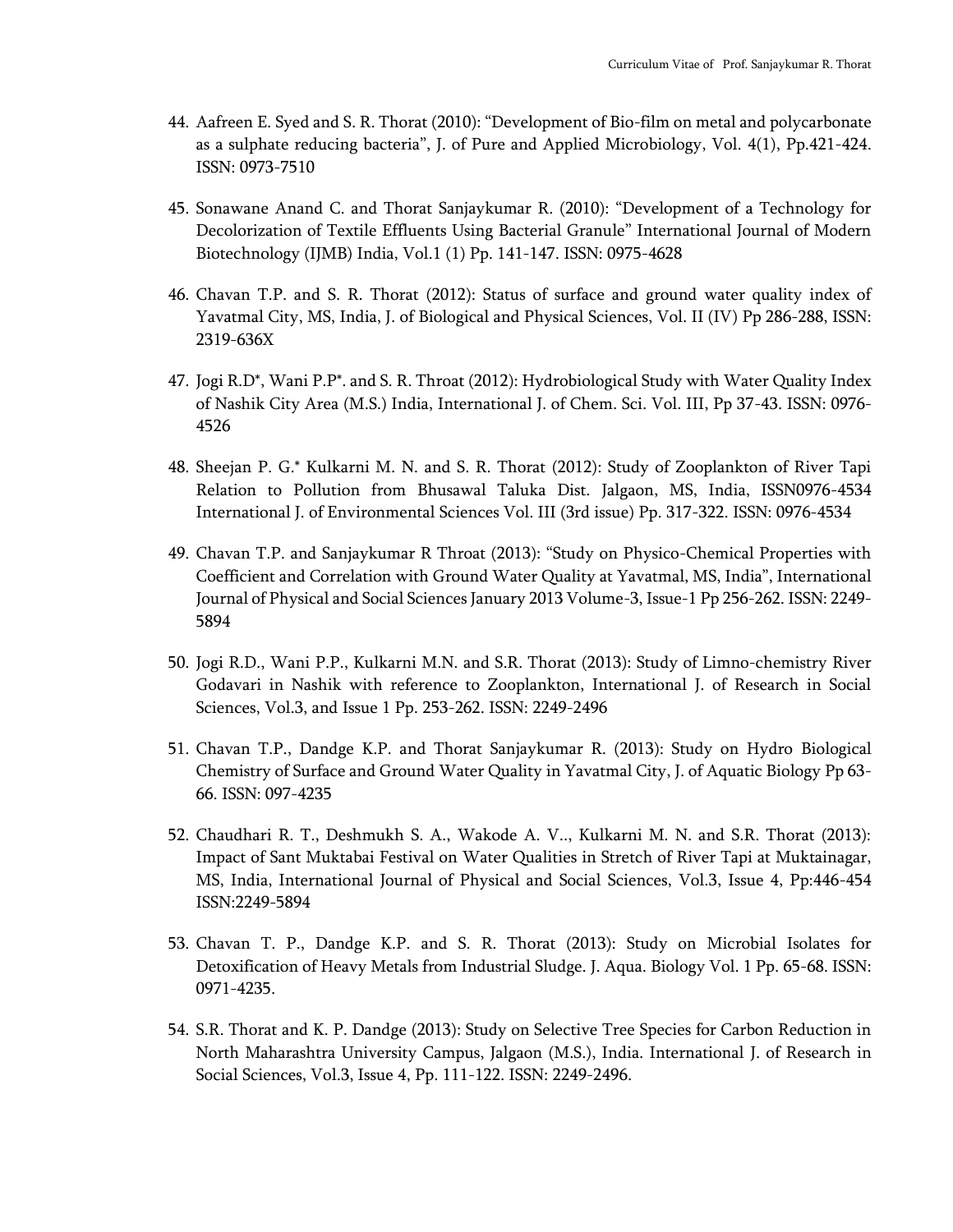- 55. Sheejan P. G. and S. R. Thorat (2013): Impact of Phytoplanktonic Community in River Waghur Relation to Pollution of Kandhesh Region. International Journal on Agricultural Sciences Vol. IV (3-4) Pp. 107-116. ISSN: 0976-450X.
- 56. Pathak P.V., Ingle S. T. and S. R. Thorat (2015): Enhanced Removal of Turbidity in Thermal Power Plant. International Journal of Innovative Research in Technology IJIRT 142585 Vol. 2 Issue 4 Pp.89-92. ISSN:2349-6002.
- 57. Chavan T. P., Harshad R. Kakade and S. R. Thorat (2015): Photo-Catalytic Technological Aspect Used in Industrial Wastewater Treatment Process. International Journal in Management and Social Sciences. Vol. 03 Issue-02 Pp 473-477. ISSN: 2321-1784.
- 58. Chaudhari R. T., Harshad R. Kakade and S. R. Thorat (2015): Effect of Cadmium Chloride on the Biochemical Characteristics of Fresh Water Fish, Cyprinus Carpio. International Journal in Management and Social Sciences. Vol. 03 Issue-03 Pp. 85-89. ISSN: 2321-1784.
- 59. Chavan T. P., Harshad R. Kakade and S. R. Thorat (2015): Assessment of Photo-oxidation Process using Different Catalyst in Textile Effluent. International Journal in Management and Social Sciences. Vol. 03 Issue-03 Pp. 220-229. ISSN: 2321-1784.
- 60. Harshad R. Kakade and S.R. Thorat (2015): Impact of Wastewater on Microbiota of the Plant Solanum Melongena in Raver Area of Khandesh Region. IJIRT 142640 International Journal of Innovative Research in Technology. Volume 2 Issue 5 Pp.121-125. ISSN: 2349-6002
- 61. Sheejan P. G. and S. R. Thorat (2016): Studies on Phytoplankton of River Waghur in Jalgaon in Area of Khandesh Region, (MS) India International Journal in Management and Social Science Vol-4 Issue-07 Pp. 38-43. ISSN: 2321-1784.
- 62. Harshad R. Kakade and S. R. Thorat (2017): Studies on Nerium Oleander Leaf Extract for Antimicrobial Activity from Soil Micro-fauna in Faizpur Area of North Maharashtra Region (M.S.) India. Indian J. of Applied Research Vol. 7, issue-5 Pp. 446-448. ISSN 2249–555X Impact Factor: 4.894.
- 63. Ganpat B. More, Harshad R. Kakade and S. R. Thorat (2017): Impact of Textile and Composite Industrial Wastewater on Fresh Water Fish, Channa Gachua: A Comparative Study, International Research Journal of Environmental Sciences., Vol 6(7) 41-46. ISSN 2319–1414
- 64. Harshad R. Kakade and S. R. Thorat., (2017): Assessment of wastewater from some selected locations in an around Faizpur area of Khandesh region, M.S., India. International Research Journal of Environmental Sciences., Vol 6(7) 23-28. ISSN 2319–1414
- 65. Ganpat B. More and Sanjaykumar R. Thorat (2017): Performance Evaluation of Membrane Bioreactor Technology for Treatment of Wastewater: A Review, Global Journal of Engineering Science and Research, Vol 4 (11) Pp 74-82. ISSN 2348 –8034. Impact Factor – 4.022